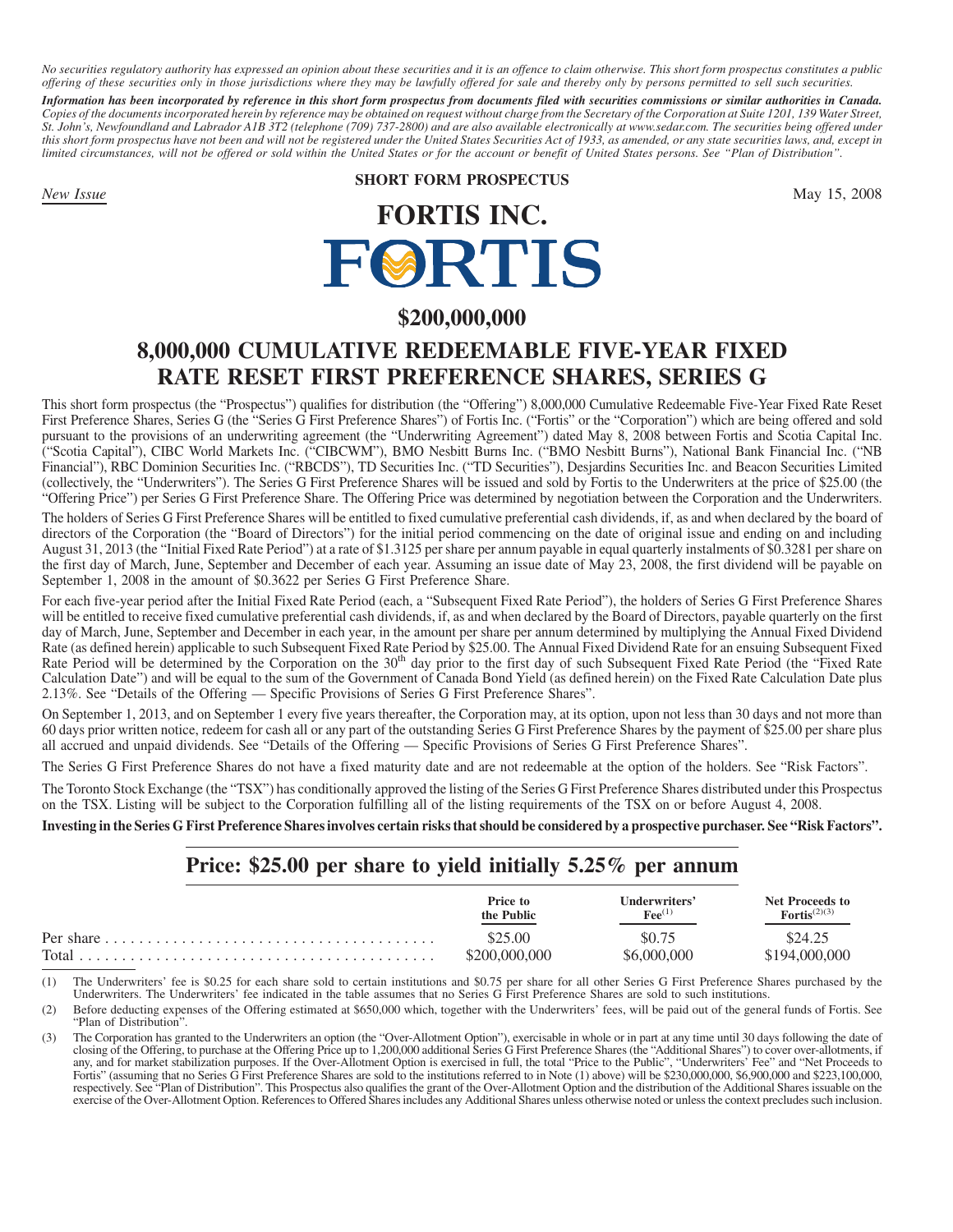A purchaser who acquires Series G First Preference Shares forming part of the Underwriters' Over-Allotment Option acquires those securities under this Prospectus, regardless of whether the Over-Allotment Option is ultimately filled through the exercise of the Over-Allotment Option or secondary market purchases.

| <b>Underwriters' Position</b> | Number of<br><b>Shares Available</b> | <b>Exercise Period</b>       | <b>Exercise Price</b> |
|-------------------------------|--------------------------------------|------------------------------|-----------------------|
| Over-Allotment Option         | 1.200.000                            | Within 30 days following the | $$25.00$ per share    |
|                               |                                      | closing of the Offering      |                       |

**There is currently no market through which the Series G First Preference Shares may be sold and purchasers may not be able to resell securities purchased under this Prospectus. This may affect the pricing of the securities in the secondary market, the transparency and availability of trading prices, the liquidity of the securities, and the extent of issuer regulation. See "Risk Factors".**

The Corporation's First Preference Shares, Series C, First Preference Shares, Series E and First Preference Shares, Series F are listed on the TSX under the symbols "FTS.PR.C", "FTS.PR.E" and "FTS.PR.F", respectively. On May 14, 2008, the closing price of the First Preference Shares, Series C, First Preference Shares, Series E and First Preference Shares, Series F was \$26.15, \$25.38 and \$21.70, respectively.

**Each of Scotia Capital, CIBCWM, BMO Nesbitt Burns, NB Financial, RBCDS and TD Securities is a subsidiary of a Canadian chartered bank that has, either solely or as a member of a syndicate of financial institutions, extended credit facilities to the Corporation and/or its subsidiaries. A portion of the net proceeds from the Offering will be used to repay indebtedness under credit facilities owing by the Corporation to certain of such banks. Consequently, the Corporation may be considered a "connected issuer" of these Underwriters within the meaning of applicable securities legislation. See "Use of Proceeds" and "Plan of Distribution".**

The Underwriters, as principals, conditionally offer the Series G First Preference Shares, subject to prior sale, if, as and when issued by Fortis and accepted by the Underwriters in accordance with the conditions contained in the Underwriting Agreement and subject to the approval of certain legal matters on behalf of the Corporation by Davies Ward Phillips & Vineberg LLP, Toronto and McInnes Cooper, St. John's and on behalf of the Underwriters by Stikeman Elliott LLP, Toronto. Subject to applicable laws, the Underwriters may, in connection with the Offering, over-allot or effect transactions which stabilize or maintain the market price of the Series G First Preference Shares at levels other than those which may prevail on the open market. Such transactions, if commenced, may be discontinued at any time. See "Plan of Distribution".

Subscriptions for the Series G First Preference Shares will be received subject to rejection or allotment in whole or in part and the right is reserved to close the subscription books at any time without notice. It is expected that the closing of the Offering will take place on or about May 23, 2008 (the "Closing Date"), or such other date as may be agreed upon by the Corporation and the Underwriters, but not later than June 26, 2008. A book entry only certificate representing the Series G First Preference Shares distributed hereunder will be issued in registered form only to CDS Clearing and Depository Services Inc. ("CDS") or its nominee and will be deposited with CDS on the Closing Date. The Corporation understands that a purchaser of Series G First Preference Shares will receive only a customer confirmation from a registered dealer who is a CDS participant from or through whom the Series G First Preference Shares are purchased. See "Book Entry Only System".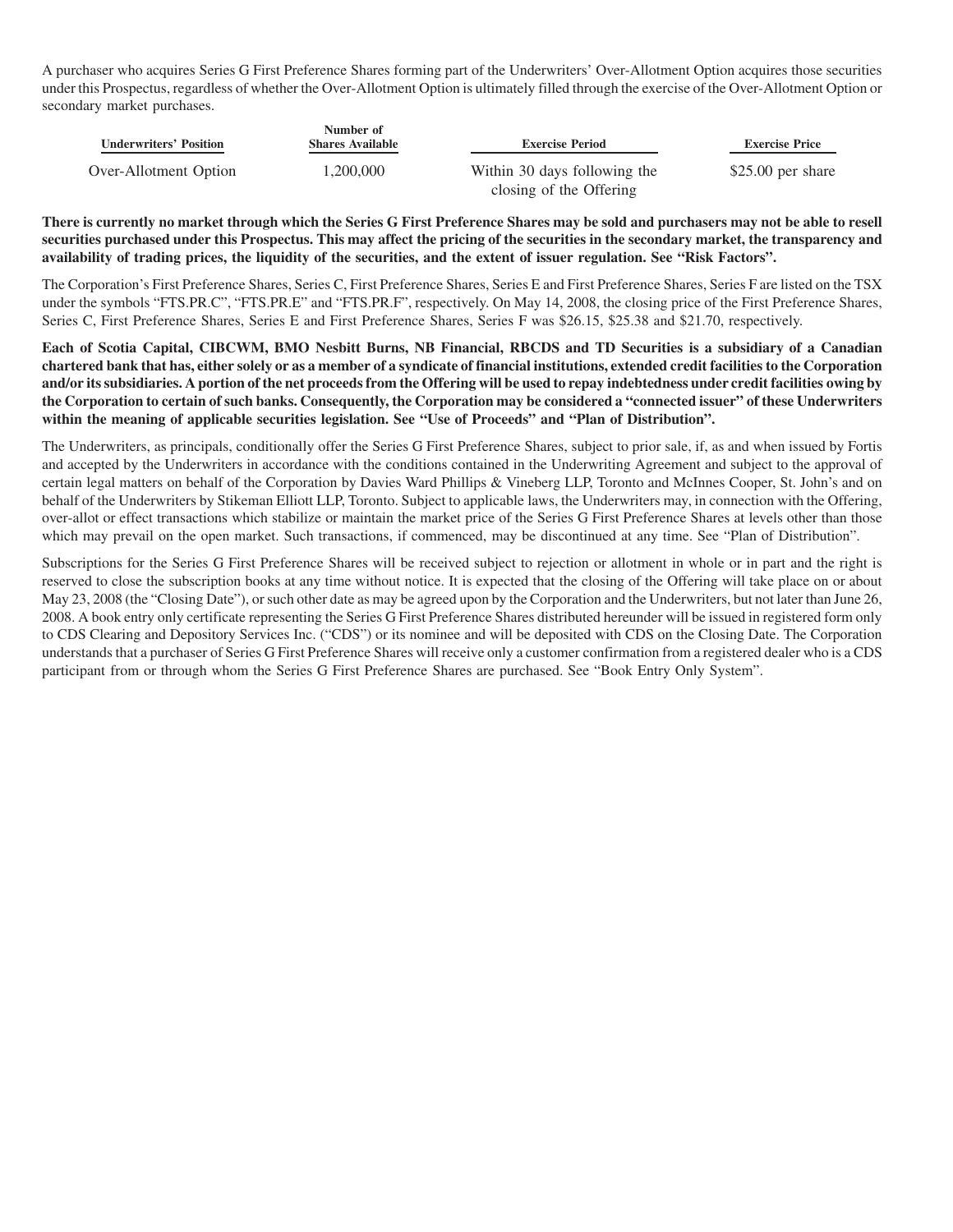# **TABLE OF CONTENTS**

|                                                                                                                                                                                           | Page               |                                                                                                                                                                                                  | Page                                   |
|-------------------------------------------------------------------------------------------------------------------------------------------------------------------------------------------|--------------------|--------------------------------------------------------------------------------------------------------------------------------------------------------------------------------------------------|----------------------------------------|
| SPECIAL NOTE REGARDING FORWARD-<br>LOOKING STATEMENTS<br><b>DOCUMENTS INCORPORATED BY</b><br>REFERENCE<br>ELIGIBILITY FOR INVESTMENT<br><b>RECENT DEVELOPMENTS</b>                        |                    | <b>BOOK ENTRY ONLY SYSTEM</b><br>USE OF PROCEEDS<br>PLAN OF DISTRIBUTION.<br><b>CANADIAN FEDERAL INCOME TAX</b><br>CONSIDERATIONS<br>LEGAL MATTERS                                               | 14<br>15<br>15<br>17<br>18<br>19<br>19 |
| <b>SHARE CAPITAL OF FORTIS</b><br><b>CHANGES IN SHARE AND LOAN</b><br>CAPITAL STRUCTURE<br><b>TRADING PRICES AND VOLUMES</b><br>EARNINGS COVERAGE RATIO<br><b>DETAILS OF THE OFFERING</b> | 9<br>9<br>10<br>11 | <b>TRANSFER AGENT AND REGISTRAR</b><br>PURCHASERS' STATUTORY RIGHTS<br>AUDITORS' CONSENT<br>AUDITORS' CONSENT<br><b>CERTIFICATE OF FORTIS INC. </b><br><b>CERTIFICATE OF THE</b><br>UNDERWRITERS | 19<br>19<br>20<br>20<br>$C-1$          |

## **SPECIAL NOTE REGARDING FORWARD-LOOKING STATEMENTS**

This prospectus (the "Prospectus"), including the documents incorporated herein by reference, contain forwardlooking information which reflect management's expectations regarding the future growth, results of operations, performance, business prospects and opportunities of Fortis Inc. ("Fortis" or the "Corporation"), and may not be appropriate for other purposes. All forward-looking information is given pursuant to the "safe harbour" provisions of applicable Canadian securities legislation. The words "anticipates", "believes", "budgets", "could", "estimates", "expects", "forecasts", "intends", "may", "might", "plans", "projects", "schedule", "should", "will", "would" and similar expressions are often intended to identify forward-looking information, although not all forward-looking information contains these identifying words. The forward-looking information reflects management's current beliefs and is based on information currently available to the Corporation's management. The forward-looking information in this Prospectus, including the documents incorporated herein by reference, includes but is not limited to, statements regarding: the Corporation's expectation to generate sufficient cash required to complete planned capital programs from a combination of long-term debt and short-term borrowings, internally generated funds and the issuance of common shares and preference shares; the Corporation's belief that it does not anticipate any difficulties in accessing the required capital on reasonable market terms; the Corporation's consolidated forecasted gross capital expenditures for 2008 and in total over the next five years, as well as significant capital projects in 2008 and their expected cost and time to complete; the Corporation's belief that its capital program should drive growth in earnings and dividends; and the Corporation's expectation of the impact of foreign exchange on 2008 basic earnings per common share. The forecasts and projections that make up the forward-looking information are based on assumptions which include, but are not limited to: the receipt of applicable regulatory approvals and requested rate orders; the absence of significant operational disruptions or environmental liability due to a catastrophic event or environmental upset caused by severe weather, other acts of nature or other major events; the Corporation's ability to maintain its gas and electricity systems to ensure their continued performance; the competitiveness of natural gas pricing when compared with electricity and other alternative sources of energy; the availability of natural gas supply; favourable economic conditions; the level of interest rates; the ability to hedge certain risks; access to capital; maintenance of adequate insurance coverage; the ability to obtain licences and permits; the level of energy prices; retention of existing service areas; favourable labour relations; and sufficient human resources to deliver service and execute the capital program. The forwardlooking information is subject to risks, uncertainties and other factors that could cause actual results to differ materially from historical results or results anticipated by the forward-looking information. The factors which could cause results or events to differ from current expectations include, but are not limited to: regulation; integration of Terasen Inc. (for more information refer to the business acquisition report incorporated by reference in this Prospectus) and management of expanded operations; operating and maintenance risks; natural gas prices and supply; economic conditions; weather and seasonality; interest rates; changes in tax legislation; derivative instruments and hedging; risks relating to Terasen Gas (Vancouver Island) Inc.; capital resources; environment; insurance; licences and permits; energy prices and the cessation of the Niagara Exchange Agreement (as defined herein), see "Fortis — Non-Regulated — Fortis Generation — Ontario"; loss of service area; First Nations lands; counterparty risk; labour relations; human resources; and liquidity risk. For additional information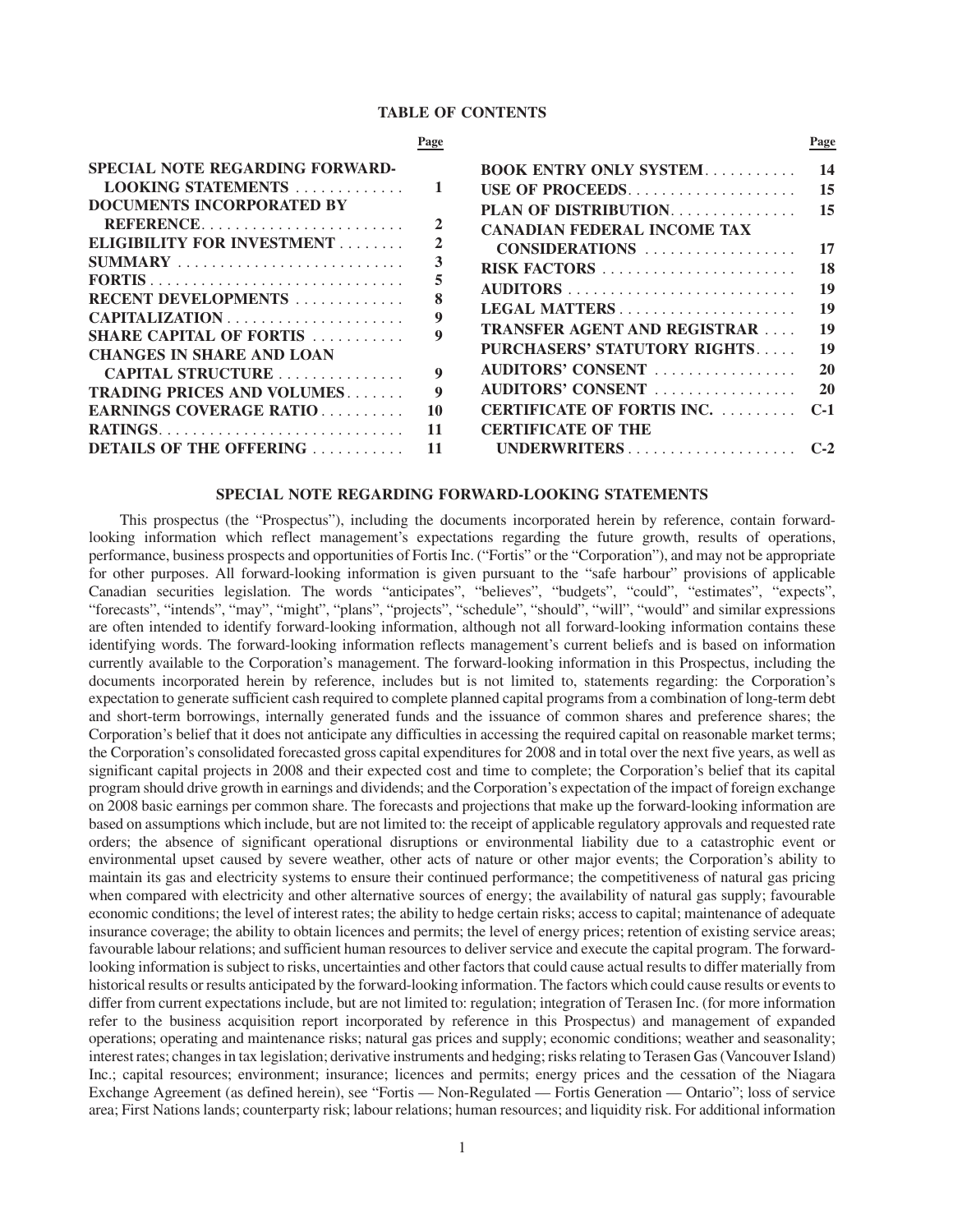with respect to the Corporation's risk factors, reference should be made to the section of this Prospectus entitled "Risk Factors" and to the documents incorporated herein by reference.

All forward-looking information in this Prospectus and in the documents incorporated herein by reference is qualified in its entirety by the above cautionary statements and, except as required by law, the Corporation undertakes no obligation to revise or update any forward-looking information as a result of new information, future events or otherwise.

# **DOCUMENTS INCORPORATED BY REFERENCE**

The disclosure documents of the Corporation listed below and filed with the appropriate securities commissions or similar regulatory authorities in each of the provinces of Canada are specifically incorporated by reference into and form an integral part of this Prospectus:

- (a) Annual Information Form dated March 28, 2008 for the year ended December 31, 2007;
- (b) audited comparative consolidated financial statements as at December 31, 2007 and December 31, 2006 and for the years ended December 31, 2007 and 2006, together with the notes thereto and the auditors' report thereon dated February 1, 2008, as contained in the Corporation's 2007 Annual Report;
- (c) Management Discussion and Analysis of financial condition and results of operations for the year ended December 31, 2007 as contained in the Corporation's 2007 Annual Report;
- (d) unaudited comparative interim consolidated financial statements as at March 31, 2008 and for the three months ended March 31, 2008 and 2007, together with the notes thereto;
- (e) Management Discussion and Analysis of financial condition and results of operations for the three months ended March 31, 2008;
- (f) Management Information Circular dated April 4, 2008 prepared in connection with the Corporation's annual meeting of shareholders held on May 6, 2008; and
- (g) business acquisition report dated June 13, 2007 with respect to the acquisition by the Corporation of all of the issued and outstanding shares of Terasen Inc. on May 17, 2007.

Any document of the type referred to in the preceding paragraph and any material change report (other than any confidential material change report) subsequently filed by the Corporation with such securities commissions or regulatory authorities after the date of the Prospectus, and prior to the termination of the Offering, shall be deemed to be incorporated by reference into the Prospectus.

**Any statement contained in a document incorporated or deemed to be incorporated by reference herein shall be deemed to be modified or superseded for purposes of this Prospectus to the extent that a statement contained herein, or in any other subsequently filed document which also is incorporated or is deemed to be incorporated by reference herein, modifies or supersedes such statement. The modifying or superseding statement need not state that it has modified or superseded a prior statement or include any other information set forth in the document that it modifies or supersedes. The making of a modifying or superseding statement will not be deemed an admission for any purpose that the modified or superseded statement, when made, constituted a misrepresentation, an untrue statement of a material fact or an omission to state a material fact that is required to be stated or that is necessary to make a statement not misleading in light of the circumstances in which it was made. Any statement so modified or superseded shall not be deemed, except as so modified or superseded, to constitute a part of this Prospectus.**

Copies of the documents incorporated herein by reference may be obtained on request without charge from the Secretary of the Corporation at Suite 1201, 139 Water Street, St. John's, Newfoundland and Labrador A1B 3T2 (telephone (709) 737-2800). These documents are also available through the Internet on the Corporation's website at www.fortisinc.com or on the Canadian System for Electronic Document Analysis and Retrieval ("SEDAR") which can be accessed at www.sedar.com. The information contained on, or accessible through, any of these websites is not incorporated by reference into the Prospectus and is not, and should not be considered to be, a part of the Prospectus, unless it is explicitly so incorporated.

## **ELIGIBILITY FOR INVESTMENT**

In the opinion of Davies Ward Phillips & Vineberg LLP, counsel to the Corporation, and Stikeman Elliott LLP, counsel to the Underwriters, the Series G First Preference Shares, if issued on the date hereof, would be qualified investments under the *Income Tax Act* (Canada) for a trust governed by a registered retirement savings plan, registered retirement income fund, deferred profit sharing plan, registered education savings plan or registered disability savings plan.

All dollar amounts in the Prospectus are expressed in Canadian dollars unless otherwise indicated.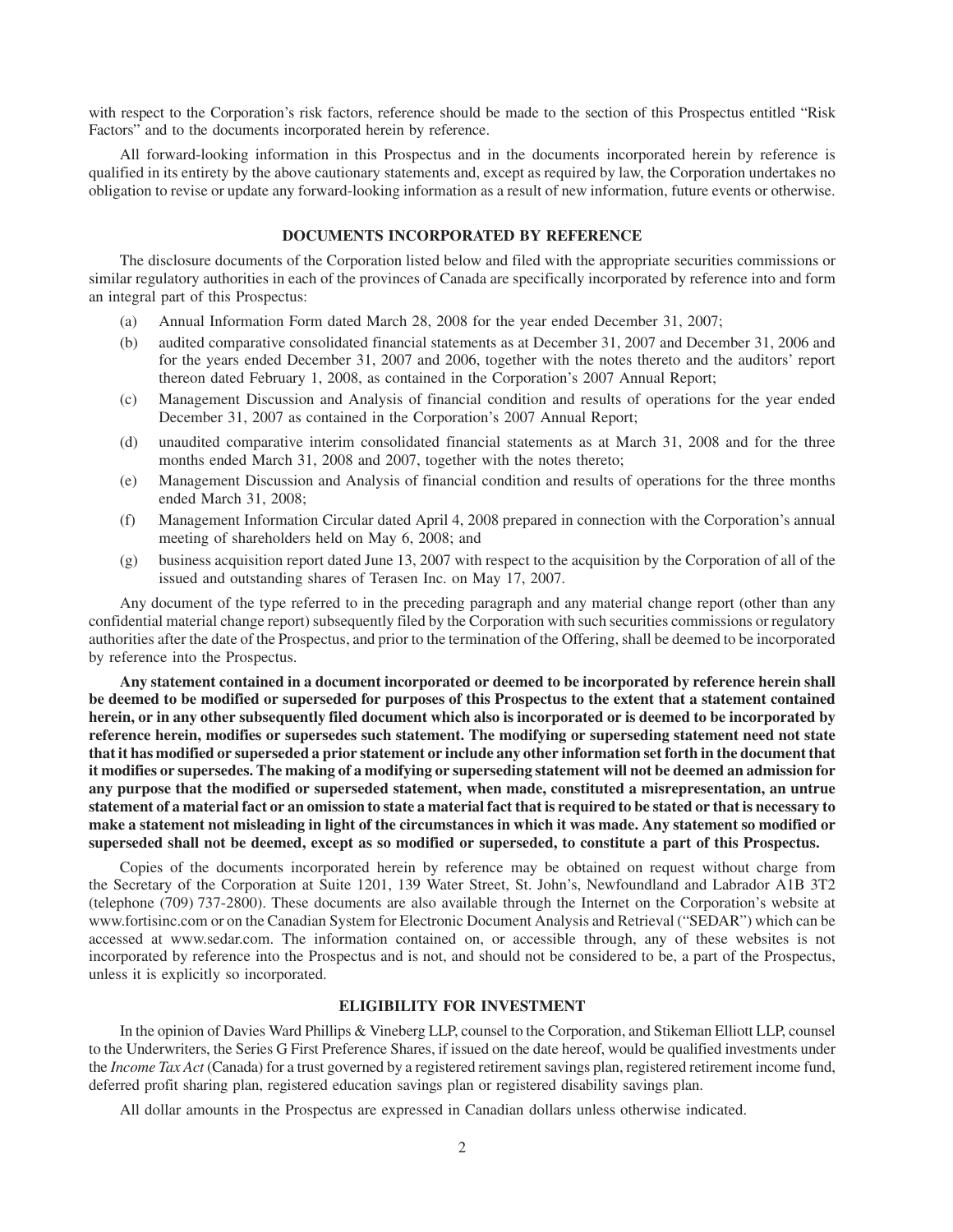# **SUMMARY**

*The following information is a summary only and is to be read in conjunction with, and is qualified in its entirety by, the more detailed information appearing elsewhere in the Prospectus and in the documents incorporated by reference herein. Unless otherwise noted or the context otherwise indicates, "Corporation" refers to Fortis Inc.*

| The Offering |  |
|--------------|--|
|              |  |
|              |  |

| <b>Issue:</b>                 | 8,000,000 Cumulative Redeemable Five-Year Fixed Rate Reset First<br>Preference Shares, Series G (the "Series G First Preference Shares").                                                                                                                                                                                                                                                                                                                                                                                                                                                                                                                                                                                                                                                                                                                                                                                                                                                                                                                                                                                                                                                                                                                                                                                         |
|-------------------------------|-----------------------------------------------------------------------------------------------------------------------------------------------------------------------------------------------------------------------------------------------------------------------------------------------------------------------------------------------------------------------------------------------------------------------------------------------------------------------------------------------------------------------------------------------------------------------------------------------------------------------------------------------------------------------------------------------------------------------------------------------------------------------------------------------------------------------------------------------------------------------------------------------------------------------------------------------------------------------------------------------------------------------------------------------------------------------------------------------------------------------------------------------------------------------------------------------------------------------------------------------------------------------------------------------------------------------------------|
| Amount:                       | \$200,000,000 (\$230,000,000 if the Over-Allotment Option (as defined<br>below) is exercised in full).                                                                                                                                                                                                                                                                                                                                                                                                                                                                                                                                                                                                                                                                                                                                                                                                                                                                                                                                                                                                                                                                                                                                                                                                                            |
| <b>Price:</b>                 | \$25.00 per Series G First Preference Share (the "Offering Price").                                                                                                                                                                                                                                                                                                                                                                                                                                                                                                                                                                                                                                                                                                                                                                                                                                                                                                                                                                                                                                                                                                                                                                                                                                                               |
| <b>Over-Allotment Option:</b> | The Corporation has granted to Scotia Capital Inc. ("Scotia Capital"), CIBC<br>World Markets Inc. ("CIBCWM"), BMO Nesbitt Burns Inc. ("BMO Nesbitt"<br>Burns"), National Bank Financial Inc. ("NB Financial"), RBC Dominion<br>Securities Inc. ("RBCDS"), TD Securities Inc. ("TD Securities"),<br>Desjardins Securities Inc. ("Desjardins") and Beacon Securities Limited<br>("Beacon Securities") (collectively, the "Underwriters") an option (the<br>"Over-Allotment Option"), exercisable in whole or in part at any time until<br>30 days following the date of closing of this offering (the "Offering"), to<br>purchase at the Offering Price up to 1,200,000 additional Series G First<br>Preference Shares to cover over-allotments, if any, and for market<br>stabilization purposes. See "Plan of Distribution".                                                                                                                                                                                                                                                                                                                                                                                                                                                                                                      |
| <b>Use of Proceeds:</b>       | The net proceeds of the Offering will be approximately \$193 million,<br>assuming no exercise of the Over-Allotment Option, determined after<br>deducting the underwriting fee and the expenses of the Offering, which<br>are estimated to be \$650,000. A portion of the net proceeds of the Offering<br>will be used to repay the total amount outstanding of approximately<br>\$170 million under the Corporation's committed credit facility, which<br>indebtedness was incurred to fund a portion of the purchase price for the<br>acquisition (the "Terasen Acquisition") of all of the issued and outstanding<br>shares of Terasen Inc. ("Terasen") on May 17, 2007 and the purchase price<br>for the acquisition (the "Delta Regina Acquisition") of the Delta Regina<br>hotel on August 1, 2007. The balance of the net proceeds will be used for<br>general corporate purposes. See "Use of Proceeds".                                                                                                                                                                                                                                                                                                                                                                                                                  |
| Dividends:                    | The holders of Series G First Preference Shares will be entitled to receive<br>fixed cumulative preferential cash dividends, if, as and when declared by the<br>board of directors of the Corporation (the "Board of Directors") for the<br>initial period commencing on the date of original issue of the Series G First<br>Preference Shares (the "Closing Date") and ending on and including<br>August 31, 2013 (the "Initial Fixed Rate Period"), in an amount equal to<br>\$1.3125 per share per annum, payable in equal quarterly instalments of<br>\$0.3281 per share on the first day of March, June, September and December<br>of each year. Assuming an issue date of May 23, 2008, the first dividend will<br>be payable on September 1, 2008 in the amount of \$0.3622 per share.<br>For each five-year period after the Initial Fixed Rate Period (each, a<br>"Subsequent Fixed Rate Period"), the holders of Series G First Preference<br>Shares will be entitled to receive fixed cumulative preferential cash<br>dividends, if, as and when declared by the Board of Directors, payable<br>quarterly on the first day of March, June, September and December in each<br>year, in the amount per share per annum determined by multiplying the<br>Annual Fixed Dividend Rate (as defined below) applicable to such |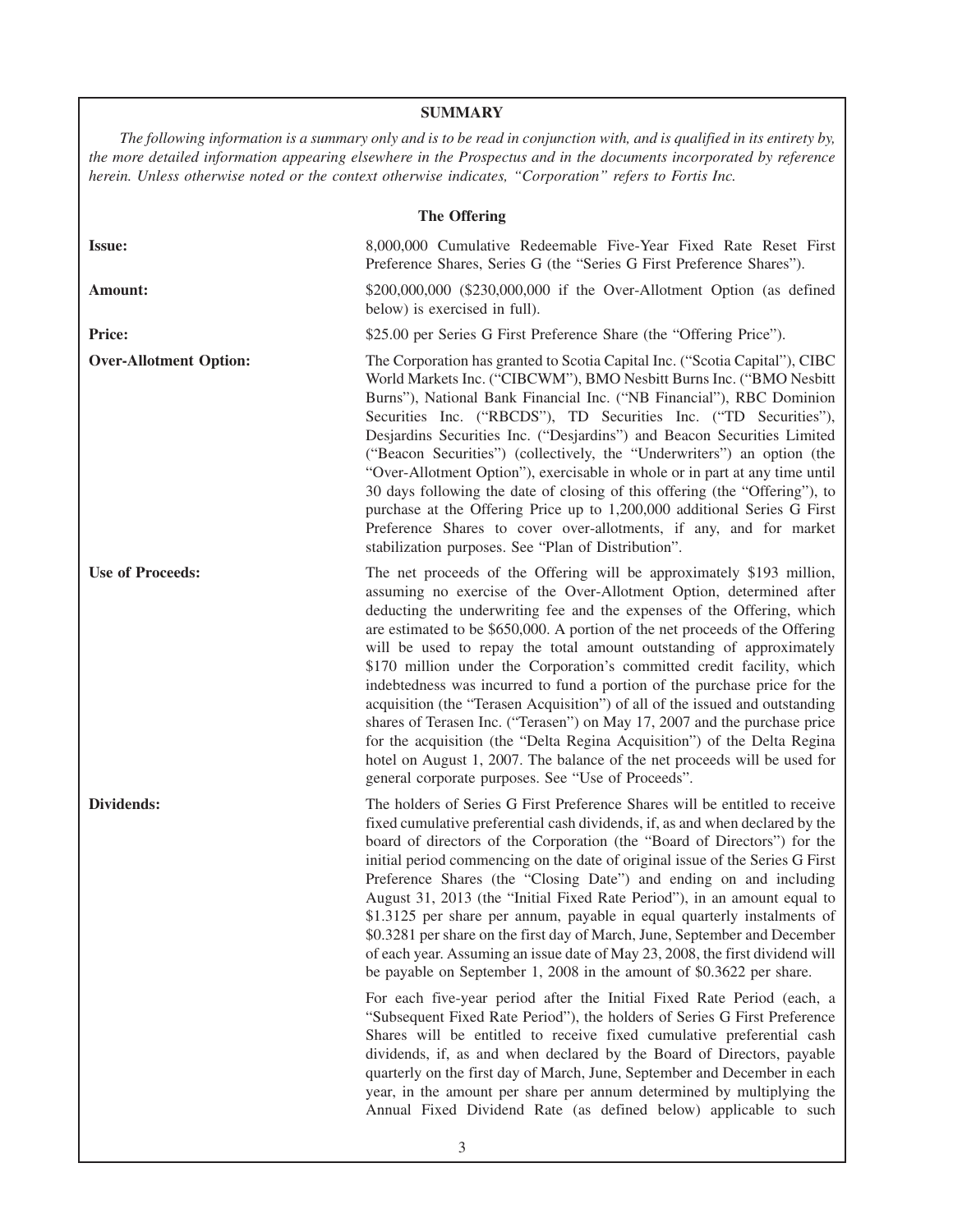|                                           | Subsequent Fixed Rate Period by \$25.00. The "Annual Fixed Dividend<br>Rate" for an ensuing Subsequent Fixed Rate Period will be determined by<br>the Corporation on the 30 <sup>th</sup> day prior to the first day of such Subsequent<br>Fixed Rate Period (each, a "Fixed Rate Calculation Date") and will be equal<br>to the sum of the Government of Canada Bond Yield (as defined herein) on<br>the applicable Fixed Rate Calculation Date plus 2.13%.                                                                                                                                                                                                                                                                                                                           |
|-------------------------------------------|----------------------------------------------------------------------------------------------------------------------------------------------------------------------------------------------------------------------------------------------------------------------------------------------------------------------------------------------------------------------------------------------------------------------------------------------------------------------------------------------------------------------------------------------------------------------------------------------------------------------------------------------------------------------------------------------------------------------------------------------------------------------------------------|
| <b>Redemption:</b>                        | The Series G First Preference Shares are not redeemable before September 1,<br>2013. On September 1, 2013, and on September 1 every five years thereafter,<br>the Corporation may, at its option, upon not less than 30 days and not more<br>than 60 days prior written notice, redeem for cash all or any part of the<br>outstanding Series G First Preference Shares by the payment of \$25.00 per<br>share plus all accrued and unpaid dividends.                                                                                                                                                                                                                                                                                                                                   |
|                                           | The Series G First Preference Shares are not redeemable at the option of the<br>holders.                                                                                                                                                                                                                                                                                                                                                                                                                                                                                                                                                                                                                                                                                               |
| <b>Ratings:</b>                           | DBRS Limited: Pfd-3 (high), Standard & Poor's: P-2.                                                                                                                                                                                                                                                                                                                                                                                                                                                                                                                                                                                                                                                                                                                                    |
| <b>Purchase for Cancellation:</b>         | Subject to applicable law and any necessary regulatory approvals, the<br>Corporation will be entitled to purchase Series G First Preference Shares<br>for cancellation in the open market or by private agreement or otherwise at<br>the lowest price or prices at which, in the opinion of the Board of Directors,<br>such shares are obtainable.                                                                                                                                                                                                                                                                                                                                                                                                                                     |
| <b>Priority:</b>                          | The Series G First Preference Shares rank on a parity with any other series of<br>First Preference Shares of the Corporation and senior to all other shares of<br>the Corporation with respect to priority to the payment of dividends, return<br>of capital and the distribution of assets on the dissolution, liquidation or<br>winding-up of the Corporation.                                                                                                                                                                                                                                                                                                                                                                                                                       |
| <b>Voting Rights:</b>                     | The Series G First Preference Shares are non-voting unless the Corporation<br>fails to pay eight quarterly dividends on the Series G First Preference Shares,<br>whether or not consecutive and whether or not such dividends have been<br>declared and whether or not there are any monies of the Corporation<br>properly applicable to the payment of dividends. In that event and for only<br>so long as any such dividends remain in arrears, the holders of the Series G<br>First Preference Shares will be entitled to receive notice of and to attend all<br>shareholders' meetings, other than meetings at which only holders of<br>another specified class or series are entitled to vote, and will be entitled<br>to one vote for each Series G First Preference Share held. |
| <b>Tax on Preference Share Dividends:</b> | The Corporation will elect, in the manner and within the time provided under<br>subsection 191.2(1) of the <i>Income Tax Act</i> (Canada) (the "Tax Act"), to pay<br>or cause payment of the tax under Part VI.1 of the Tax Act at a rate such that<br>the corporate holders of Series G First Preference Shares will not be required<br>to pay tax under Part IV.1 of the Tax Act on dividends received on such<br>shares. See "Details of the Offering" and "Canadian Federal Income Tax<br>Considerations".                                                                                                                                                                                                                                                                         |
| Listing:                                  | The Toronto Stock Exchange (the "TSX") has conditionally approved the<br>listing of the Series G First Preference Shares distributed under this<br>Prospectus on the TSX. Listing will be subject to the Corporation fulfilling<br>all of the listing requirements of the TSX on or before August 4, 2008.                                                                                                                                                                                                                                                                                                                                                                                                                                                                             |
| <b>Earnings Coverage:</b>                 | Earnings coverage information is provided in this Prospectus under the<br>heading "Earnings Coverage Ratio".                                                                                                                                                                                                                                                                                                                                                                                                                                                                                                                                                                                                                                                                           |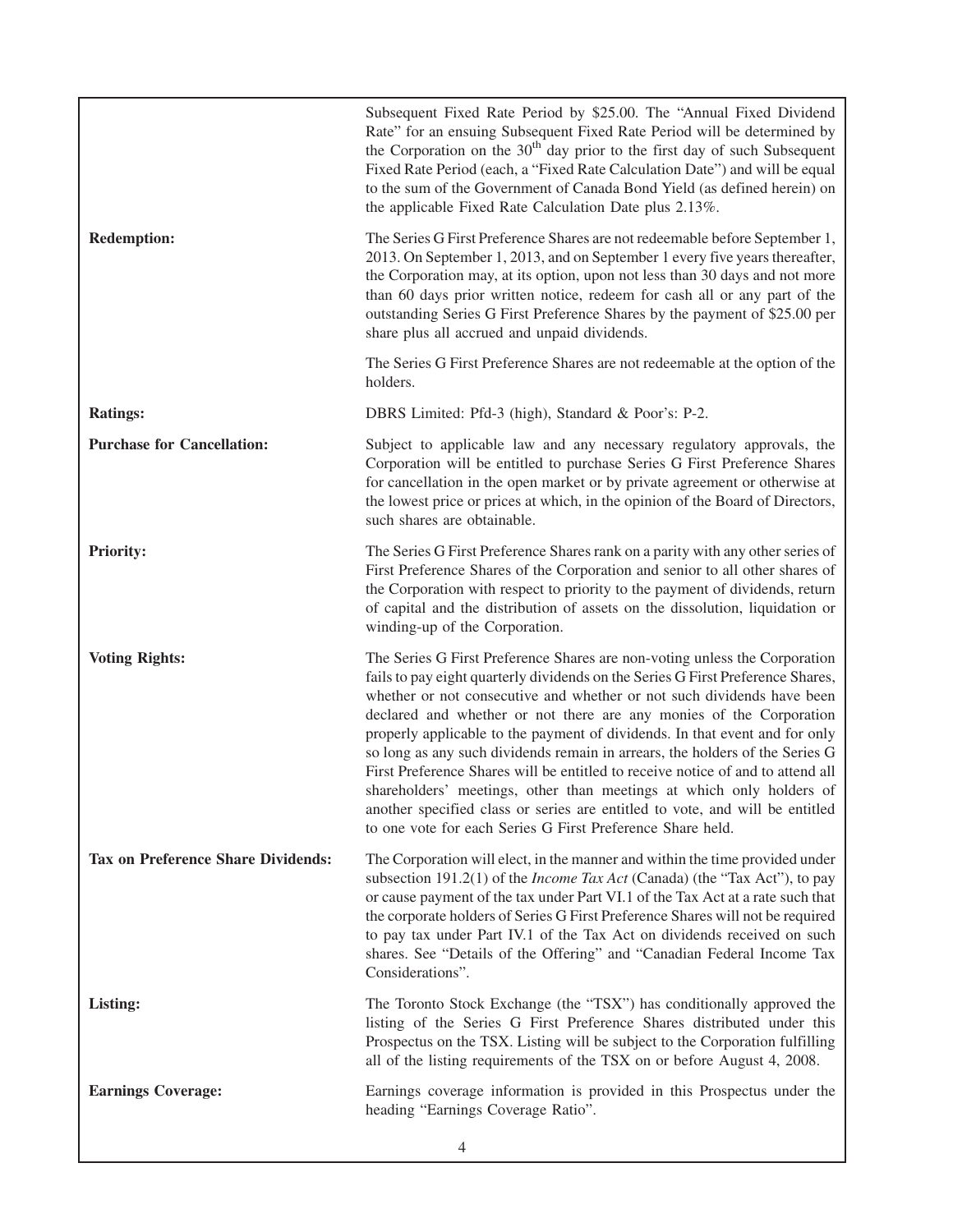# **FORTIS**

Fortis Inc. was incorporated as 81800 Canada Ltd. under the *Canada Business Corporations Act* on June 28, 1977. The Corporation was continued under the *Corporations Act* (Newfoundland) on August 28, 1987 and on October 13, 1987 the Corporation amended its articles to change its name to "Fortis Inc.". The address of the head office and principal place of business of the Corporation is The Fortis Building, Suite 1201, 139 Water Street, St. John's, Newfoundland and Labrador A1B 3T2.

Fortis is the largest investor-owned distribution utility in Canada, serving almost 2,000,000 gas and electricity customers. Its regulated holdings include a natural gas distribution utility in British Columbia and electric distribution utilities in five Canadian provinces and three Caribbean countries. Regulated utility assets comprise approximately 92% of the Corporation's total assets, with the balance comprised of non-regulated hydroelectric generation assets and commercial real estate and hotels. Fortis is the direct owner of all of the common shares of Terasen Inc. ("Terasen"), a company that, through its subsidiaries, is the principal distributor of natural gas in British Columbia. Fortis is the indirect owner of all of the common shares of FortisAlberta Inc. ("FortisAlberta"), a regulated electric utility that distributes electricity generated by other market participants in Alberta, and FortisBC Inc. ("FortisBC"), a regulated electric utility that generates, transmits and distributes electricity in British Columbia. Fortis also holds all of the common shares of Newfoundland Power Inc. ("Newfoundland Power") and, through its non-regulated wholly owned subsidiary Fortis Properties Corporation ("Fortis Properties"), holds all of the common shares of Maritime Electric Company, Limited ("Maritime Electric"), which are the principal distributors of electricity in Newfoundland and Prince Edward Island, respectively. As well, through its wholly owned subsidiary FortisOntario Inc. ("FortisOntario") and its subsidiaries, Canadian Niagara Power Inc. ("CNPI") and Cornwall Street Railway, Light and Power Company, Limited ("Cornwall-Electric"), Fortis provides an integrated electric utility service to customers primarily in Fort Erie, Cornwall, Gananoque and Port Colborne in Ontario.

The Corporation's regulated electric utility assets in the Caribbean consist of its ownership, through wholly owned subsidiaries, of a 70.1% interest in Belize Electricity Limited ("Belize Electricity"), the principal distributor of electricity in Belize, Central America, and an approximate 54% interest in Caribbean Utilities Company, Ltd. ("Caribbean Utilities"), the sole provider of electricity on Grand Cayman, Cayman Islands. Fortis also owns, through a wholly owned subsidiary, P.P.C. Limited ("PPC") and Atlantic Equipment & Power (Turks and Caicos) Ltd. ("Atlantic" and together with PPC, "Fortis Turks and Caicos"), the principal distributor of electricity on the Turks and Caicos Islands.

The Corporation's non-regulated electricity generation operations consist of its 100% interest in each of Belize Electric Company Limited ("BECOL"), FortisOntario and FortisUS Energy Corporation ("FortisUS Energy"), and nonregulated generation assets owned by Fortis Properties and FortisBC.

BECOL owns and operates the 25-megawatt ("MW") Mollejon and 7-MW Chalillo hydroelectric generating facilities, both of which are located on the Macal River in Belize. Construction of the US\$53 million 18-MW Vaca hydroelectric generating facility, also located on the Macal River, commenced in May 2007 and is expected to come into service late in 2009. FortisOntario includes 75 MWof water-right entitlement associated with a water and power exchange agreement (the "Niagara Exchange Agreement") with Ontario Power Generation Inc., which expires April 30, 2009, and the operation of a 5-MW gas-fired cogeneration plant in Cornwall. The non-regulated electricity generation operations of FortisBC consist of the 16-MW run-of-river Walden hydroelectric power plant near Lillooet, British Columbia. Through FortisUS Energy, a wholly owned subsidiary of Fortis Properties, the Corporation owns and operates four hydroelectric generating stations in upper New York State with a total combined capacity of approximately 23 MW.

Fortis Properties is the direct owner of a 51% interest in the Exploits River Hydro Partnership (the "Exploits Partnership"). The Exploits Partnership was established with Abitibi-Consolidated Company of Canada ("Abitibi-Consolidated"), which holds the remaining 49% interest, to develop additional capacity at Abitibi-Consolidated's hydroelectric generating plant at Grand Falls-Windsor and redevelop Abitibi-Consolidated's hydroelectric generating plant at Bishop's Falls, both in central Newfoundland. Fortis Properties' assets also include six small hydroelectric generating stations in eastern Ontario with a combined capacity of 8 MW.

Through Fortis Properties, the Corporation has investments in hotels in eight Canadian provinces and commercial real estate primarily in Atlantic Canada.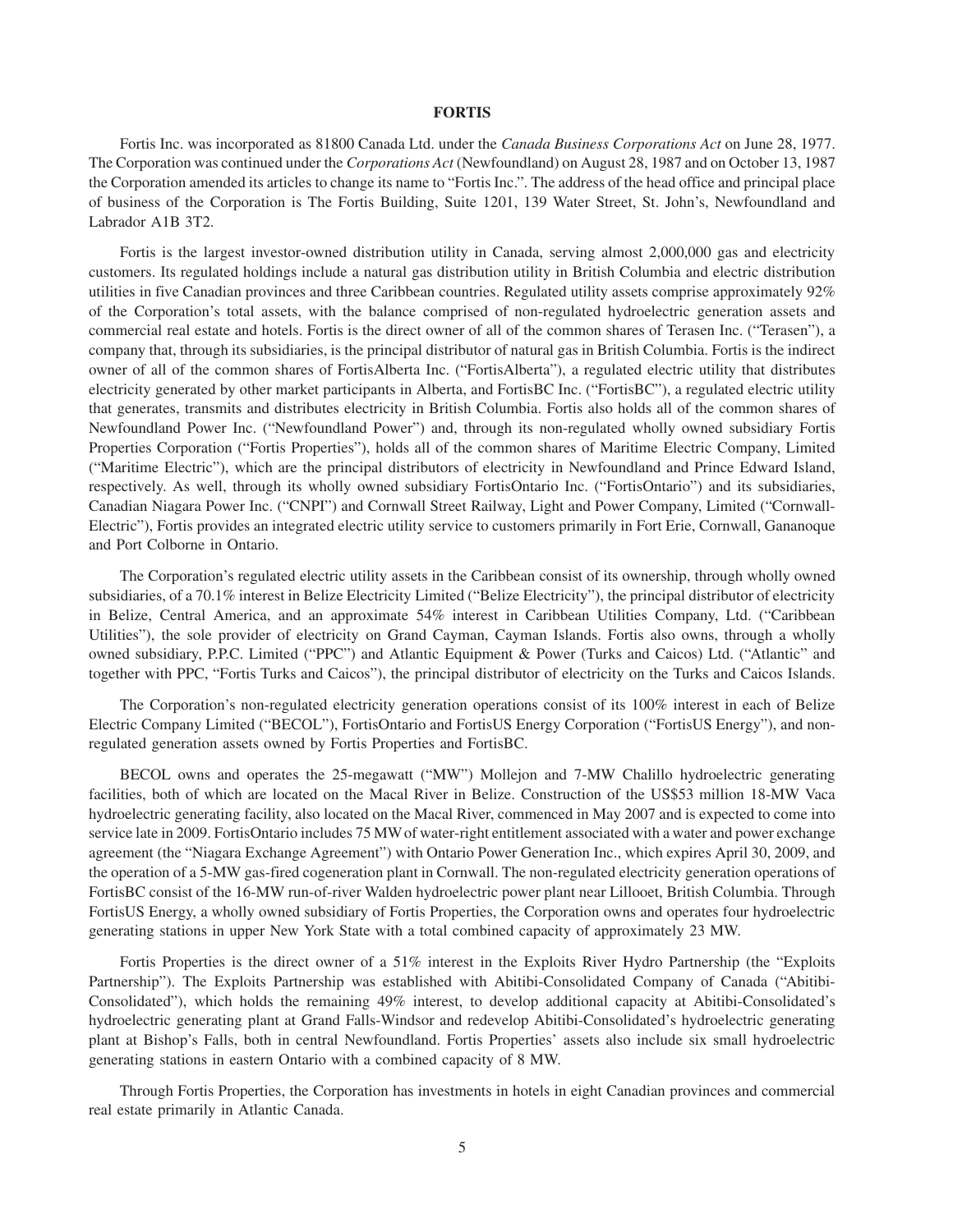#### **Regulated Gas Utilities — Canadian**

#### *Terasen*

The natural gas distribution business of Terasen is one of the largest in Canada. With more than 921,000 customers, Terasen's subsidiaries provide service to over 96% of gas users in British Columbia. Terasen Gas Inc. ("TGI") is the largest of these subsidiaries, serving approximately 827,000 customers in a service area extending from Vancouver to the Fraser Valley and the interior of British Columbia. Terasen Gas (Vancouver Island) Inc. ("TGVI") owns and operates the natural gas transmission pipeline from the Greater Vancouver area across the Georgia Strait to Vancouver Island and the distribution system on Vancouver Island and along the Sunshine Coast, serving approximately 92,000 customers. In addition to providing transmission and distribution services to customers, TGI and TGVI also obtain natural gas supplies on behalf of most residential and commercial customers. Gas supplies are sourced primarily from northeastern British Columbia and Alberta. Terasen Gas (Whistler) Inc. owns and operates the propane distribution system in Whistler, British Columbia, providing service to approximately 2,400 residential and commercial customers. The Terasen companies own and operate more than 45,000 kilometers of natural gas distribution and transmission pipelines and met a peak day demand of 1,360 terajoules in 2007.

#### **Regulated Electric Utilities — Canadian**

#### *FortisAlberta*

FortisAlberta distributes electricity to approximately 451,300 customers in Alberta using approximately 106,000 kilometers of distribution lines and met a peak demand of 3,182 MW in 2007. FortisAlberta's business is the ownership and operation of regulated electricity distribution facilities that distribute electricity generated by other market participants from high-voltage transmission substations to end-use customers in central and southern Alberta. FortisAlberta is not involved in the generation, transmission or direct sale of electricity.

#### *FortisBC*

FortisBC is an integrated, regulated electric utility that owns a network of generation, transmission and distribution assets located in the southern interior of British Columbia. FortisBC serves a diverse mix of approximately 154,000 customers, with residential customers representing the largest customer segment, and met a peak demand of 683 MW in 2007. FortisBC owns four regulated hydroelectric generating plants with an aggregate capacity of 223 MW that provide approximately 45% of FortisBC's energy and 30% of its capacity needs. FortisBC's remaining electricity supply is acquired through long-term power purchase contracts and short-term market purchases. FortisBC's business also includes non-regulated operating, maintenance and management services relating to the 450-MW Waneta hydroelectric generation facility owned by Teck Cominco Metals Ltd., the 149-MW Brilliant Hydroelectric Plant and the 185-MW Arrow Lakes Hydroelectric Plant, each owned by Columbia Power Corporation and Columbia Basin Trust, and the distribution system owned by the City of Kelowna.

# *Newfoundland Power*

Newfoundland Power is an electric utility that operates an integrated generation, transmission and distribution system throughout the island portion of the Province of Newfoundland and Labrador. Newfoundland Power serves more than 233,000 customers, or 85% of electricity consumers in the Province, and met a peak demand of 1,142 MW in 2007. Approximately 90% of the electricity that Newfoundland Power sells to its customers is purchased from Newfoundland and Labrador Hydro Corporation ("Newfoundland Hydro"). Currently, Newfoundland Power has an installed generating capacity of 139 MW, of which 96 MW is hydroelectric generation.

#### *Maritime Electric*

Maritime Electric is an electric utility that operates an integrated generation, transmission and distribution system on Prince Edward Island. Maritime Electric directly supplies approximately 72,000 customers, or 90% of electricity consumers on the Island, and met a peak demand of 218 MW in 2007. Maritime Electric purchases most of the energy it distributes to its customers from New Brunswick Power Corporation and maintains on-Island generating facilities with an aggregate capacity of 150 MW.

#### *FortisOntario*

FortisOntario's distribution operations serve approximately 52,000 customers in the Fort Erie, Cornwall, Gananoque and Port Colborne areas of Ontario and met a combined peak demand of 234 MW in 2007. Through CNPI, FortisOntario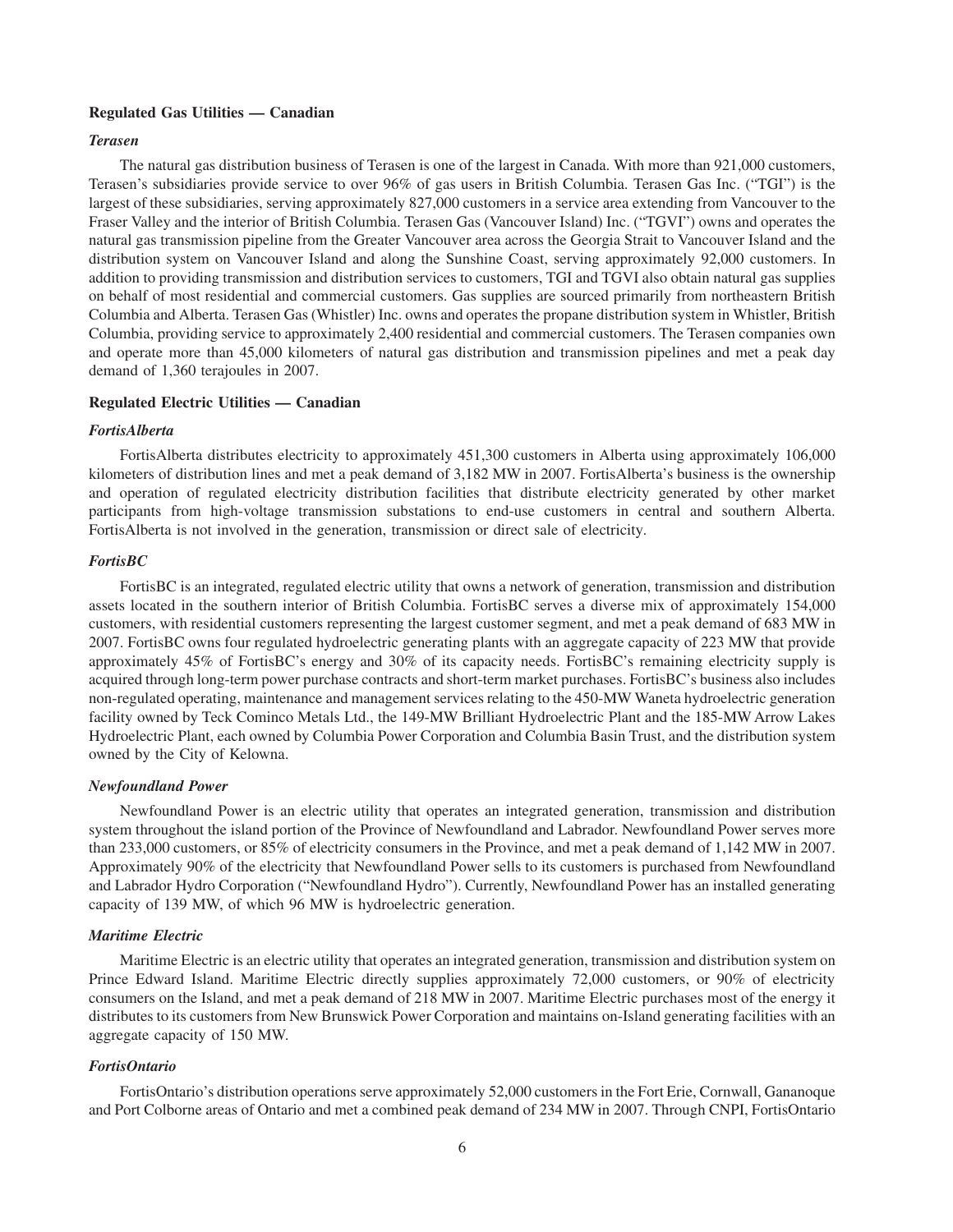owns international transmission facilities at Fort Erie and owns a 10% interest in each of Westario Power Inc. and Rideau St. Lawrence Holdings Inc., two regional electric distribution companies that, together, serve more than 27,000 customers.

#### **Regulated Electric Utilities — Caribbean**

#### *Belize Electricity*

Fortis holds an indirect 70.1% interest in Belize Electricity. Belize Electricity is the principal distributor of electricity in Belize, Central America. Belize Electricity directly supplies approximately 73,000 customers in Belize and met a peak demand of 70 MW in 2007.

#### *Caribbean Utilities*

Fortis holds an indirect approximate 54% interest in Caribbean Utilities. Caribbean Utilities has the exclusive right to distribute and transmit electricity on the island of Grand Cayman, Cayman Islands, pursuant to a 20-year licence entered into on April 3, 2008. Caribbean Utilities also entered into a non-exclusive 21.5-year power generation licence with the Government of the Cayman Islands on April 3, 2008.

Caribbean Utilities currently serves more than 23,000 customers, has approximately 137 MW of installed generating capacity and met a record peak demand of 93 MW in 2007. The Class A Ordinary Shares of Caribbean Utilities are listed for trading on the TSX under the symbol CUP.U.

#### *Fortis Turks and Caicos*

Fortis Turks and Caicos serves more than 8,700 customers, or 85% of electricity consumers, on the Turks and Caicos Islands. Fortis Turks and Caicos is the principal distributor of electricity on Turks and Caicos pursuant to two 50-year licences that expire in 2036 and 2037, respectively. Fortis Turks and Caicos has an installed generating capacity of approximately 48 MW and met a peak demand of 28 MW in 2007.

#### **Non-Regulated — Fortis Generation**

#### *Belize*

Non-regulated generation operations in Belize are conducted through BECOL under a franchise agreement with the Government of Belize. BECOL owns and operates the 25-MW Mollejon hydroelectric generating facility and the 7-MW Chalillo hydroelectric generating facility. Both facilities are located on the Macal River in Belize. These generating plants have the capability of delivering average annual energy production of approximately 160 gigawatt hours ("GWh"). BECOL sells its entire output to Belize Electricity under a 50-year power purchase agreement expiring in 2055. In May 2007, BECOL began construction on the US\$53 million 18-MW hydroelectric generating facility at Vaca on the Macal River in Belize.

#### *Ontario*

Non-regulated generation operations in Ontario are conducted through FortisOntario and Fortis Properties and include 75 MW of water-right entitlement associated with the Niagara Exchange Agreement, which expires on April 30, 2009, the operation of a 5-MW gas-fired cogeneration plant in Cornwall and six small hydroelectric generating stations with a combined capacity of approximately 8 MW.

#### *Central Newfoundland*

Non-regulated generation operations in central Newfoundland are conducted through the Corporation's indirect 51% interest in the Exploits Partnership. These operations generate approximately 590 GWh annually, of which 450 GWh is utilized by Abitibi-Consolidated, while the remainder is sold to Newfoundland Hydro under a 30-year take-or-pay power purchase agreement expiring in 2033, which is exempt from regulation.

#### *British Columbia*

Non-regulated generation operations in British Columbia are conducted through FortisBC and consist of the 16-MW run-of-river Walden hydroelectric power plant near Lillooet. This plant sells its entire output to British Columbia Hydro & Power Authority under a power purchase agreement expiring in 2013.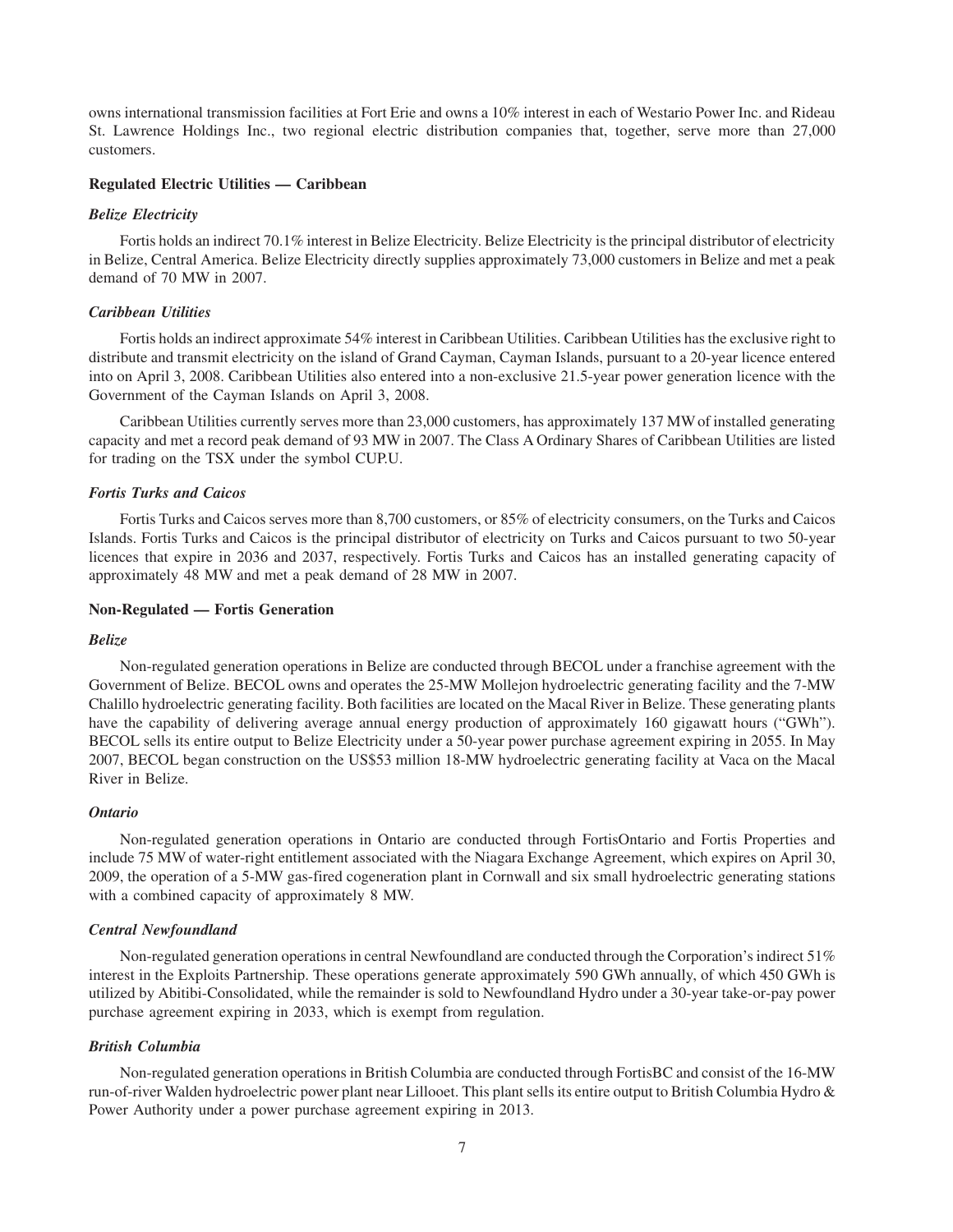#### *Upper New York State*

Non-regulated generation operations in upper New York State are conducted through FortisUS Energy and include the operations of four hydroelectric generating stations with a combined generating capacity of approximately 23 MW operating under licences from the United States Federal Energy Regulatory Commission. Since January 1, 2007, all four plants have been selling energy at current market rates.

#### **Non-Regulated — Fortis Properties**

In addition to its non-regulated generation operations, Fortis Properties owns and operates 19 hotels with more than 3,500 rooms in eight Canadian provinces and approximately 2.8 million square feet of commercial real estate primarily in Atlantic Canada.

# **RECENT DEVELOPMENTS**

#### **First Quarter Earnings**

Net earnings applicable to the common shares of Fortis (the "Common Shares") were \$91 million, or \$0.58 per Common Share for the first quarter of 2008, representing an increase of \$49 million from earnings of \$42 million, or \$0.38 per Common Share, for the first quarter of 2007.

Growth in earnings was primarily attributable to the contribution from the Terasen regulated gas utilities and also reflected improved performance at Caribbean Utilities. The growth was partially offset by higher corporate costs associated with the Terasen Acquisition and lower earnings at Newfoundland Power associated with a shift in the quarterly distribution of annual purchased power expense. Newfoundland Power's annual earnings are not expected to be impacted by the shift in quarterly earnings distribution; however, earnings are expected to be lower in the first and fourth quarters of 2008 and higher in the second and third quarters of 2008 compared to the same periods in 2007.

#### **Corporate Matters**

On May 6, 2008, the Corporation held its annual meeting of shareholders. Bruce Chafe, the former Chair of the Board of Directors, did not stand for re-election as a director in accordance with the Corporation's director tenure policy. Following the annual meeting, the Corporation appointed independent director Geoffrey F. Hyland as the new Chair of the Board of Directors.

#### **Regulatory Matters**

On May 2, 2008, the Public Utilities Commission of Belize ("PUC") issued its initial decision (the "Initial Decision") on the annual tariff review proceeding for Belize Electricity. The PUC has denied Belize Electricity's requested increase of 13.4%. Belize Electricity has filed an objection to the Initial Decision because it fails to provide a rate structure that enables Belize Electricity to adequately fund operating activities and capital programs necessary to meet the needs of its customers. Belize Electricity's objection will cause the PUC to appoint an independent expert to review the Initial Decision. The final decision of the PUC is expected to incorporate the advice of the independent expert. Following the Initial Decision, Belize Electricity determined that it would suspend all dividend payments until such time as this matter is satisfactorily resolved.

#### **Issue of Debt**

On April 24, 2008, TGI filed a short form base shelf prospectus qualifying the offering of an aggregate principal amount of up to \$600 million in medium term note debentures during the 25-month period from the date of the prospectus. On May 13, 2008, TGI issued debentures under this shelf prospectus in an aggregate principal amount of \$250 million. The debentures have an interest rate of 5.80% per annum and will mature in 2038. The net proceeds will be used by TGI to repay maturing long-term debt and existing short-term indebtedness, and for general corporate purposes.

# **Third Quarter Dividend**

On May 5, 2008, the Corporation announced that the Board of Directors had declared third quarter dividends of \$0.25 per Common Share, \$0.340625 per First Preference Share, Series C, \$0.3063 per First Preference Share, Series E and \$0.3063 per First Preference Share, Series F, each payable on September 1, 2008 to holders of record on August 8, 2008. The Corporation has increased its annual dividend payments on the Common Shares in each of the past 35 years.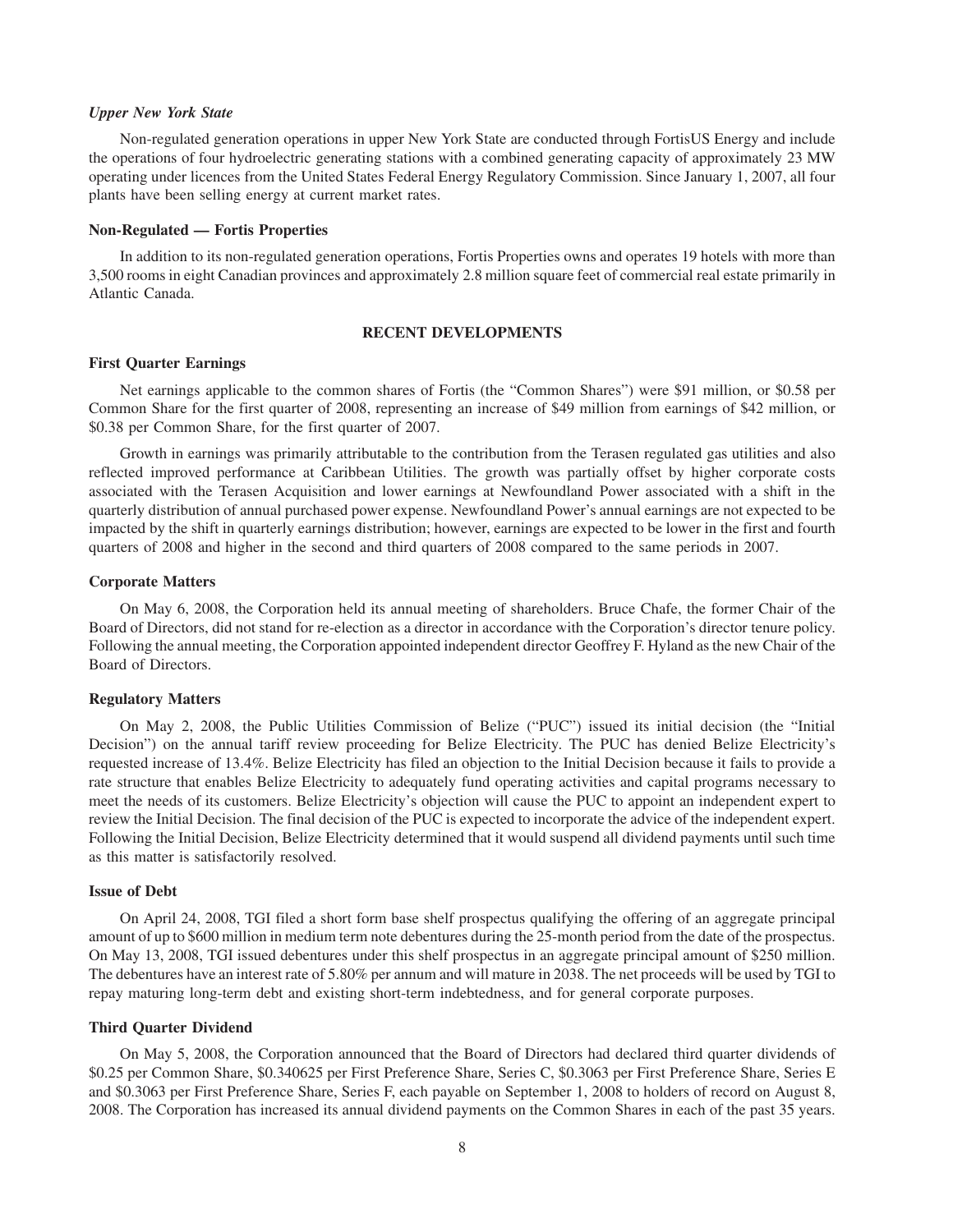# **CAPITALIZATION**

The following table sets out the consolidated capitalization of the Corporation as at March 31, 2008 and after giving effect to the Offering (assuming no exercise of the Over-Allotment Option). The financial information set out below should be read in conjunction with the Corporation's annual audited consolidated financial statements and unaudited interim consolidated financial statements incorporated by reference into the Prospectus and the notes thereto.

|                      | Outstanding at<br>March 31, 2008 | Pro forma<br><b>Outstanding at</b><br>March 31, 2008 |  |
|----------------------|----------------------------------|------------------------------------------------------|--|
|                      | (unaudited)                      | (unaudited)<br>(in millions of dollars)              |  |
|                      | 5.480                            | $5,287^{(1)}$                                        |  |
|                      | 320                              | 320                                                  |  |
| Shareholders' equity |                                  |                                                      |  |
|                      | Nil                              | $195^{(1)(3)}$                                       |  |
|                      | 2.142                            | 2.142                                                |  |
|                      | 122                              | 122                                                  |  |
|                      | 6                                |                                                      |  |
|                      |                                  |                                                      |  |
|                      | (84)                             | (84)                                                 |  |
|                      | 603                              | 603                                                  |  |
|                      | 8,594                            | 8,596                                                |  |

(1) After giving effect to the Offering (assuming no exercise of the Over-Allotment Option).

(2) These preference shares are classified as long-term liabilities in the financial statements of Fortis.

(3) Securities offered hereby are net of after tax underwriting fees and Offering expenses.

# **SHARE CAPITAL OF FORTIS**

The authorized share capital of the Corporation consists of an unlimited number of Common Shares, an unlimited number of First Preference Shares issuable in series and an unlimited number of Second Preference Shares issuable in series, in each case without nominal or par value. As at May 14, 2008, 156,920,008 Common Shares, 5,000,000 First Preference Shares, Series C, 7,993,500 First Preference Shares, Series E and 5,000,000 First Preference Shares, Series F were issued and outstanding. The Corporation's Common Shares, First Preference Shares, Series C, First Preference Shares, Series E and First Preference Shares, Series F are listed on the TSX under the symbols "FTS", "FTS.PR.C", "FTS.PR.E" and "FTS.PR.F", respectively.

#### **CHANGES IN SHARE AND LOAN CAPITAL STRUCTURE**

During the period from April 1, 2008 up to and including May 14, 2008, Fortis issued an aggregate of 166,109 Common Shares upon the exercise of options granted pursuant to the Corporation's 2002 Stock Option Plan and the conversion of subordinated convertible debentures, for aggregate consideration of approximately \$2.2 million.

#### **TRADING PRICES AND VOLUMES**

The following tables set forth, for the periods indicated, the reported high and low daily trading prices and the aggregate volume of trading of the Corporation's Common Shares, First Preference Shares, Series C, First Preference Shares, Series E and First Preference Shares, Series F on the TSX for the periods indicated. The Corporation issued 44,275,000 Subscription Receipts on March 15, 2007 pursuant to a final short form prospectus filed on March 7, 2007. The Subscription Receipts were converted into Common Shares on May 17, 2007. During May 2007 the reported high and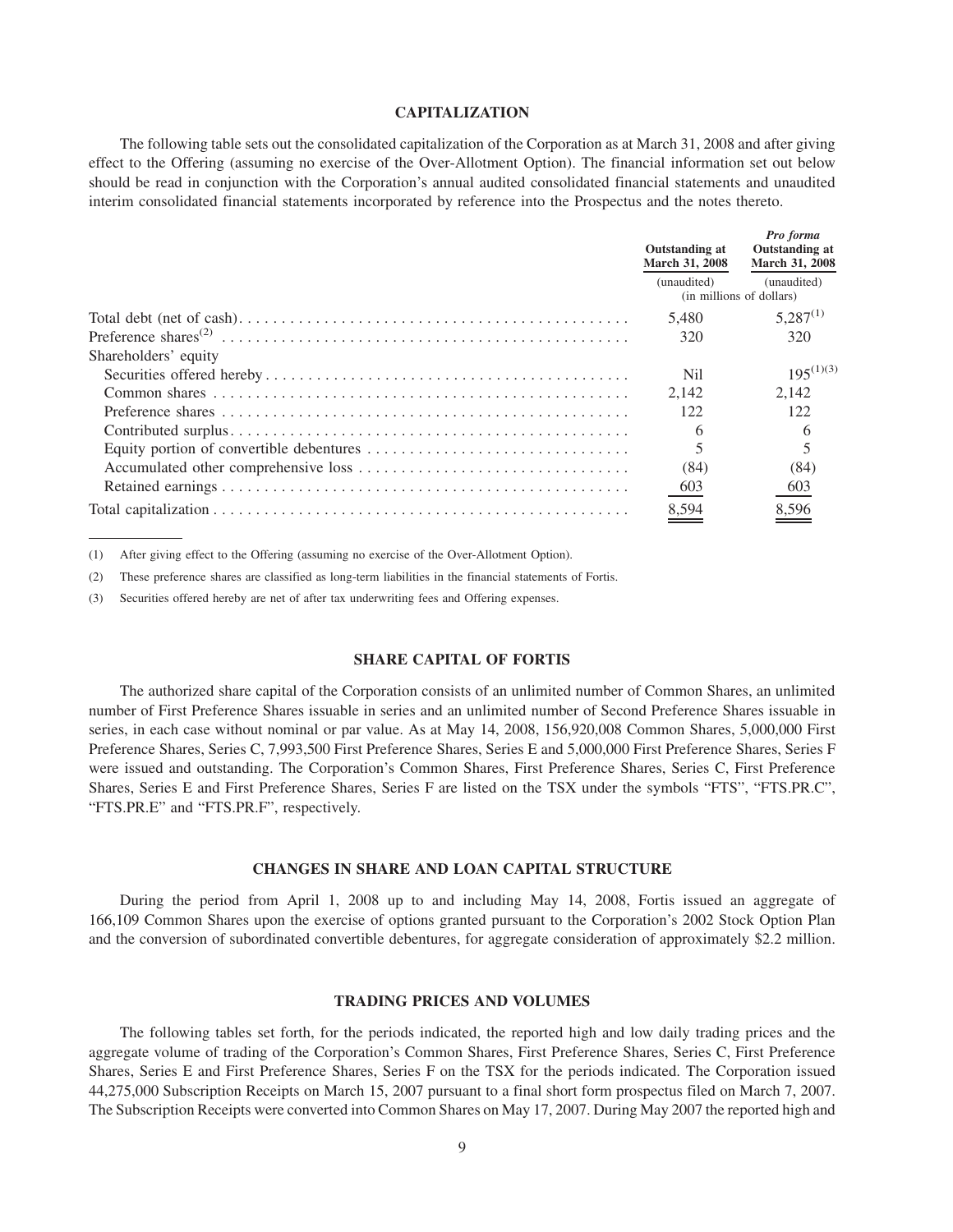low daily trading prices of the Subscription Receipts were \$28.50 and \$27.58, respectively, with an aggregate trading volume of 2,428,138.

|      | Trading of<br><b>Common Shares</b><br><b>TSX</b> |       |               | <b>Trading of First</b><br>Preference Shares, Series C<br><b>TSX</b> |        |               |
|------|--------------------------------------------------|-------|---------------|----------------------------------------------------------------------|--------|---------------|
|      |                                                  |       |               |                                                                      |        |               |
|      | High                                             | Low   | <b>Volume</b> | High                                                                 | Low    | <b>Volume</b> |
|      | (5)                                              | (S)   | (# )          | (S)                                                                  | $($ \$ | (# )          |
| 2007 |                                                  |       |               |                                                                      |        |               |
|      | 29.20                                            | 27.60 | 12,386,718    | 26.90                                                                | 26.60  | 50,746        |
|      | 28.30                                            | 25.98 | 9,673,844     | 26.90                                                                | 26.00  | 31,318        |
|      | 27.25                                            | 26.00 | 7,740,082     | 26.99                                                                | 26.00  | 18,620        |
|      | 26.75                                            | 24.50 | 8,001,795     | 27.00                                                                | 26.00  | 37,063        |
|      | 27.27                                            | 25.84 | 5,790,099     | 27.44                                                                | 26.30  | 19.772        |
|      | 28.24                                            | 26.52 | 5,763,406     | 26.94                                                                | 26.34  | 90,960        |
|      | 27.99                                            | 26.36 | 6,475,494     | 26.99                                                                | 26.00  | 102,218       |
|      | 29.08                                            | 26.71 | 5,669,675     | 27.39                                                                | 26.06  | 112,267       |
| 2008 |                                                  |       |               |                                                                      |        |               |
|      | 29.50                                            | 26.52 | 11,699,266    | 27.39                                                                | 26.27  | 23,148        |
|      | 29.89                                            | 27.77 | 9,436,783     | 27.39                                                                | 26.31  | 20,357        |
|      | 29.24                                            | 26.36 | 7,245,917     | 26.50                                                                | 25.60  | 28,658        |
|      | 29.94                                            | 26.85 | 10,311,561    | 27.75                                                                | 25.76  | 18,972        |
|      | 28.34                                            | 26.80 | 6,666,605     | 26.61                                                                | 25.37  | 64,327        |

|                                                                               | <b>Trading of First</b><br><b>Preference Shares, Series E</b><br><b>TSX</b> |       |               | <b>Trading of First</b><br><b>Preference Shares, Series F</b><br><b>TSX</b> |       |               |
|-------------------------------------------------------------------------------|-----------------------------------------------------------------------------|-------|---------------|-----------------------------------------------------------------------------|-------|---------------|
|                                                                               |                                                                             |       |               |                                                                             |       |               |
|                                                                               | High                                                                        | Low   | <b>Volume</b> | High                                                                        | Low   | <b>Volume</b> |
|                                                                               | (S)                                                                         | (5)   | (# )          | (S)                                                                         | (S)   | (# )          |
| 2007                                                                          |                                                                             |       |               |                                                                             |       |               |
|                                                                               | 27.15                                                                       | 25.75 | 50,773        | 25.70                                                                       | 24.65 | 200,736       |
|                                                                               | 26.56                                                                       | 25.40 | 10.763        | 24.89                                                                       | 21.56 | 246,137       |
|                                                                               | 26.29                                                                       | 25.70 | 25,200        | 23.49                                                                       | 22.88 | 115,474       |
|                                                                               | 26.37                                                                       | 25.50 | 22,658        | 23.48                                                                       | 22.76 | 63.504        |
|                                                                               | 26.49                                                                       | 25.65 | 19,884        | 23.55                                                                       | 22.00 | 71,898        |
|                                                                               | 26.33                                                                       | 25.83 | 78,377        | 22.38                                                                       | 20.81 | 201,019       |
|                                                                               | 26.54                                                                       | 25.90 | 26,720        | 21.70                                                                       | 20.11 | 215,375       |
|                                                                               | 26.60                                                                       | 25.96 | 40,635        | 21.45                                                                       | 20.50 | 256,585       |
| 2008                                                                          |                                                                             |       |               |                                                                             |       |               |
|                                                                               | 26.62                                                                       | 25.98 | 115,209       | 22.50                                                                       | 21.33 | 206,795       |
|                                                                               | 26.96                                                                       | 26.49 | 10.705        | 23.50                                                                       | 22.00 | 111,470       |
|                                                                               | 26.89                                                                       | 25.50 | 43,889        | 23.20                                                                       | 21.25 | 103,475       |
|                                                                               | 26.50                                                                       | 25.51 | 33,454        | 22.88                                                                       | 21.09 | 116,137       |
| May 1 to May 14 $\dots \dots \dots \dots \dots \dots \dots \dots \dots \dots$ | 25.90                                                                       | 25.16 | 19,400        | 22.40                                                                       | 21.66 | 30,228        |

# **EARNINGS COVERAGE RATIO**

The Corporation's dividend requirements on all of its First Preference Shares after giving effect to the issue of 9,200,000 Series G First Preference Shares to be distributed under this Prospectus, assuming complete exercise of the Over-Allotment Option, and adjusted to a before-tax equivalent using an effective income tax rate of 14.4%, amounted to \$41 million and \$46 million for each of the 12 months ended December 31, 2007 and the 12 months ended March 31, 2008, respectively. The Corporation's interest requirements for the 12 months ended December 31, 2007 and 12 months ended March 31, 2008 amounted to \$284 million and \$322 million, respectively. The Corporation's earnings before interest and income tax for the 12 months ended December 31, 2007 and 12 months ended March 31, 2008 were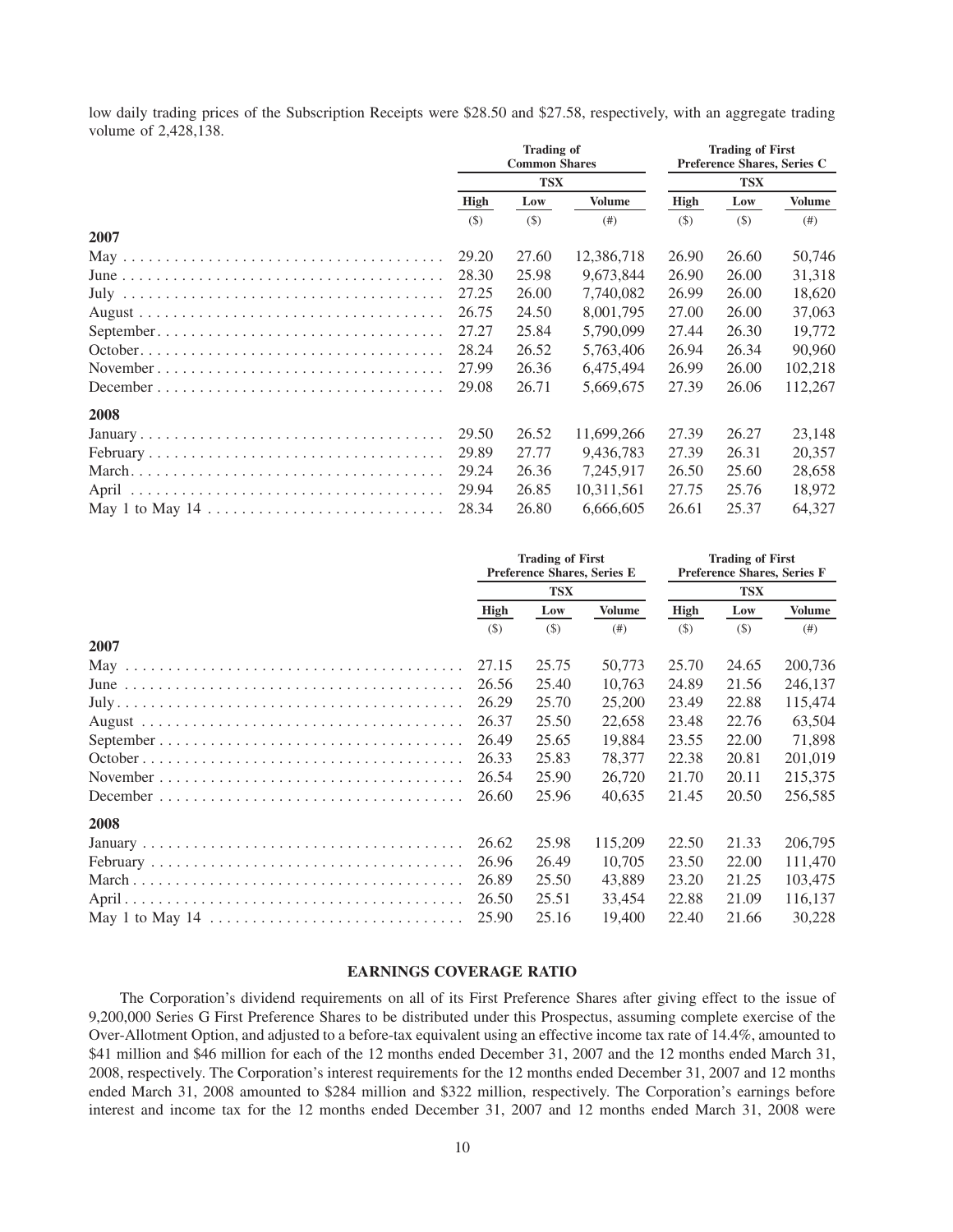\$534 million and \$648 million, respectively, which is 1.6 times and 1.8 times, respectively, the Corporation's aggregate dividend and interest requirements for the periods.

# **RATINGS**

The Series G First Preference Shares are rated Pfd-3 (high) by DBRS Limited ("DBRS"). The Series G First Preference Shares are rated P-2 by Standard & Poor's Rating Services, a division of The McGraw-Hill Companies (Canada) Corporation ("S&P").

The DBRS rating of Pfd-3 (high) is the highest of three sub-categories within the third highest rating of the six standard categories of ratings utilized by DBRS for preferred shares. A P-2 rating by S&P is the second of the three subcategories within the second highest rating of the eight standard categories of ratings utilized by S&P for preferred shares.

Credit ratings are intended to provide investors with an independent measure of the credit quality of an issue of securities. The credit ratings accorded to the Series G First Preference Shares by these rating agencies are not recommendations to purchase, hold or sell the Series G First Preference Shares, as such ratings do not comment as to market price or suitability for a particular investor. There is no assurance that any rating will remain in effect for any given period of time or that any rating will not be revised or withdrawn entirely by a rating agency in the future if, in its judgment, circumstances so warrant.

#### **DETAILS OF THE OFFERING**

#### **Specific Provisions of First Preference Shares**

The following is a summary of the material rights, privileges, conditions and restrictions attached to the First Preference Shares as a class.

#### *Issuance in Series*

The Board of Directors may from time to time issue First Preference Shares in one or more series. Prior to issuing shares in a series, the Board of Directors is required to fix the number of shares in the series and determine the designation, rights, privileges, restrictions and conditions attaching to that series of First Preference Shares.

#### *Priority*

The shares of each series of First Preference Shares rank on a parity with the First Preference Shares of every other series and in priority to all other shares of the Corporation as to the payment of dividends, return of capital and the distribution of assets in the event of the liquidation, dissolution or winding-up of the Corporation, whether voluntary or involuntary, or any other distribution of the assets of the Corporation among its shareholders for the purpose of winding up its affairs. Each series of First Preference Shares participates rateably with every other series of First Preference Shares in respect of accumulated cumulative dividends and return of capital if any amount of cumulative dividends, whether or not declared, or amount payable on the return of capital in respect of a series of First Preference Shares, is not paid in full.

### *Voting*

The holders of the First Preference Shares are not entitled to any voting rights as a class except to the extent that voting rights may from time to time be attached to any series of First Preference Shares, and except as provided by law or as described below under "Modification". At any meeting of the holders of the First Preference Shares, each holder shall have one vote in respect of each First Preference Share held.

#### *Modification*

The class provisions attached to the First Preference Shares may only be amended with the prior approval of the holders of the First Preference Shares in addition to any other approvals required by the *Corporations Act* (Newfoundland and Labrador) or any other statutory provisions of like or similar effect in force from time to time. The approval of the holders of the First Preference Shares with respect to any and all matters may be given by at least two-thirds of the votes cast at a meeting of the holders of the First Preference Shares duly called for that purpose.

#### *Business Days*

If any action or payment is required to be taken or made by the Corporation on a day that is not a business day, then such action will be taken or such payment will be made on the next succeeding day that is a business day.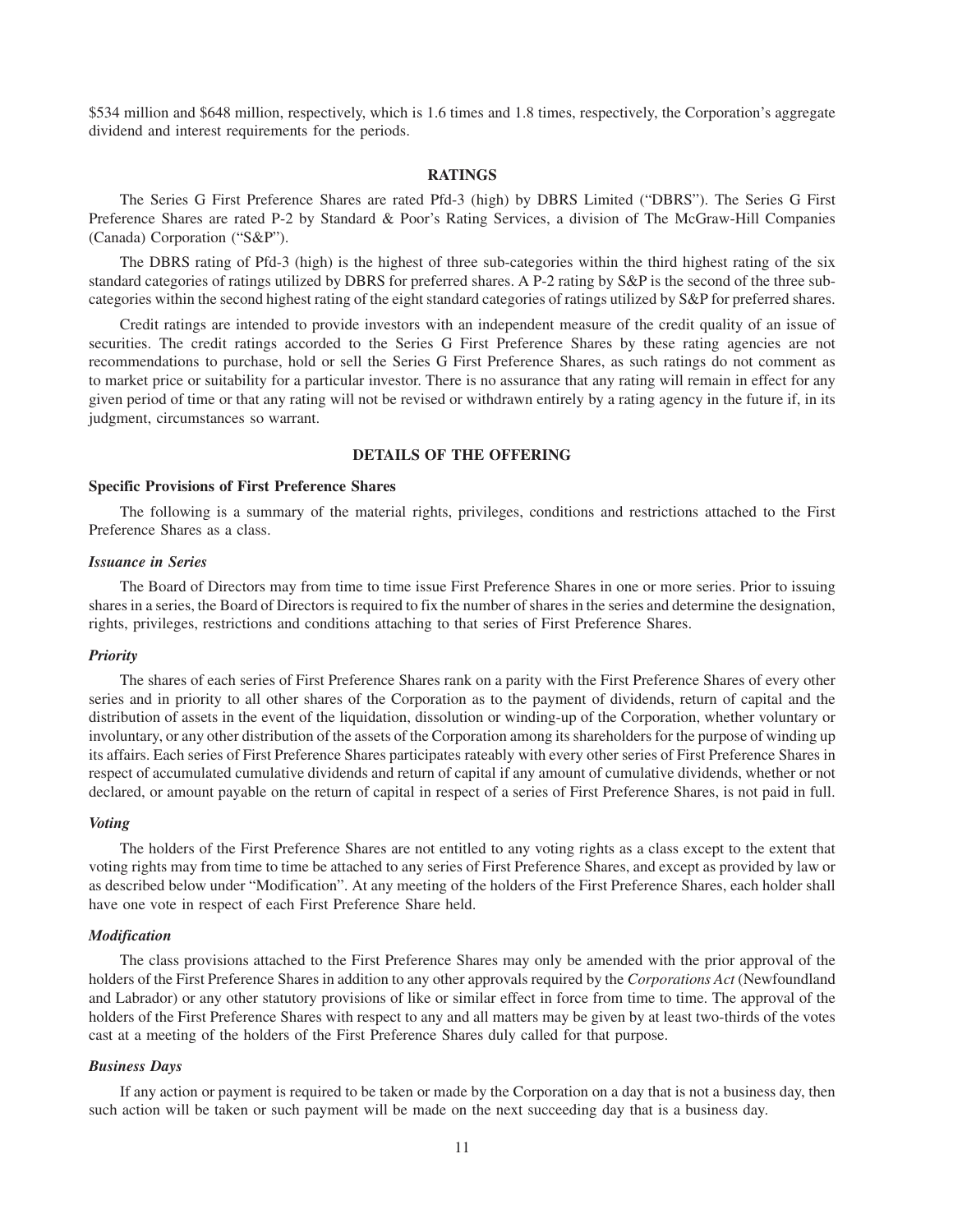# **Specific Provisions of Series G First Preference Shares**

The following is a summary of the material rights, privileges, restrictions and conditions attached to the Series G First Preference Shares.

#### *Definition of Terms*

The following definitions are relevant to the Series G First Preference Shares.

"**Annual Fixed Dividend Rate**" means, for any Subsequent Fixed Rate Period, the rate of interest (expressed as a percentage rounded down to the nearest one hundred-thousandth of one percent (with 0.000005% being rounded up)) equal to the sum of the Government of Canada Bond Yield on the applicable Fixed Rate Calculation Date plus 2.13%.

"Bloomberg Screen GCAN5YR Page" means the display designated as page "GCAN5YR<INDEX>" on the Bloomberg Financial L.P. service (or such other page as may replace the GCAN5YR page on that service) for purposes of displaying the Government of Canada Bond Yield.

"Fixed Rate Calculation Date" means, for any Subsequent Fixed Rate Period, the 30<sup>th</sup> day prior to the first day of such Subsequent Fixed Rate Period.

"**Government of Canada Bond Yield**" on any date means the yield to maturity on such date (assuming semi-annual compounding) of a Canadian dollar denominated non-callable Government of Canada bond with a term to maturity of five years as quoted as of 10:00 a.m. (Toronto time) on such date and which appears on the Bloomberg Screen GCAN5YR Page on such date; provided that, if such rate does not appear on the Bloomberg Screen GCAN5YR Page on such date, the Government of Canada Bond Yield will mean the average of the yields determined by two registered Canadian investment dealers selected by the Corporation, as being the yield to maturity on such date (assuming semi-annual compounding) which a Canadian dollar denominated non-callable Government of Canada bond would carry if issued in Canadian dollars at 100% of its principal amount on such date with a term to maturity of five years.

"**Initial Fixed Rate Period**" means the period commencing on the Closing Date and ending on and including August 31, 2013.

"**Subsequent Fixed Rate Period**" means, for the initial Subsequent Fixed Rate Period, the period commencing on September 1, 2013, and ending on and including August 31, 2018, and for each succeeding Subsequent Fixed Rate Period, the period commencing on the first day of September immediately following the end of the immediately preceding Subsequent Fixed Rate Period and ending on and including August 31 in the fifth year thereafter.

### *Issue Price*

The Series G First Preference Shares will have an issue price of \$25.00 per share.

#### *Dividends*

During the Initial Fixed Rate Period, the holders of the Series G First Preference Shares will be entitled to receive fixed cumulative preferential cash dividends, if, as and when declared by the Board of Directors, in an amount equal to \$1.3125 per share per annum, accruing from the date of original issue, payable quarterly on the first day of March, June, September and December in each year, at a rate equal to \$0.3281 per share. The initial dividend, if declared, will be payable on September 1, 2008 and will be \$0.3622 per share, based on the anticipated Closing Date of May 23, 2008.

During each Subsequent Fixed Rate Period after the Initial Fixed Rate Period, the holders of the Series G First Preference Shares will be entitled to receive fixed cumulative preferential cash dividends, if, as and when declared by the Board of Directors, payable quarterly on the first day of March, June September and December in each year, in the amount per share per annum determined by multiplying the Annual Fixed Dividend Rate applicable to such Subsequent Fixed Rate Period by \$25.00.

The Annual Fixed Dividend Rate applicable to a Subsequent Fixed Rate Period will be determined by the Corporation on the Fixed Rate Calculation Date. Such determination will, in the absence of manifest error, be final and binding upon the Corporation and upon all holders of the Series G First Preference Shares. The Corporation will, on the Fixed Rate Calculation Date, give written notice of the Annual Fixed Dividend Rate for the ensuing Subsequent Fixed Rate Period to the registered holders of the then outstanding Series G First Preference Shares.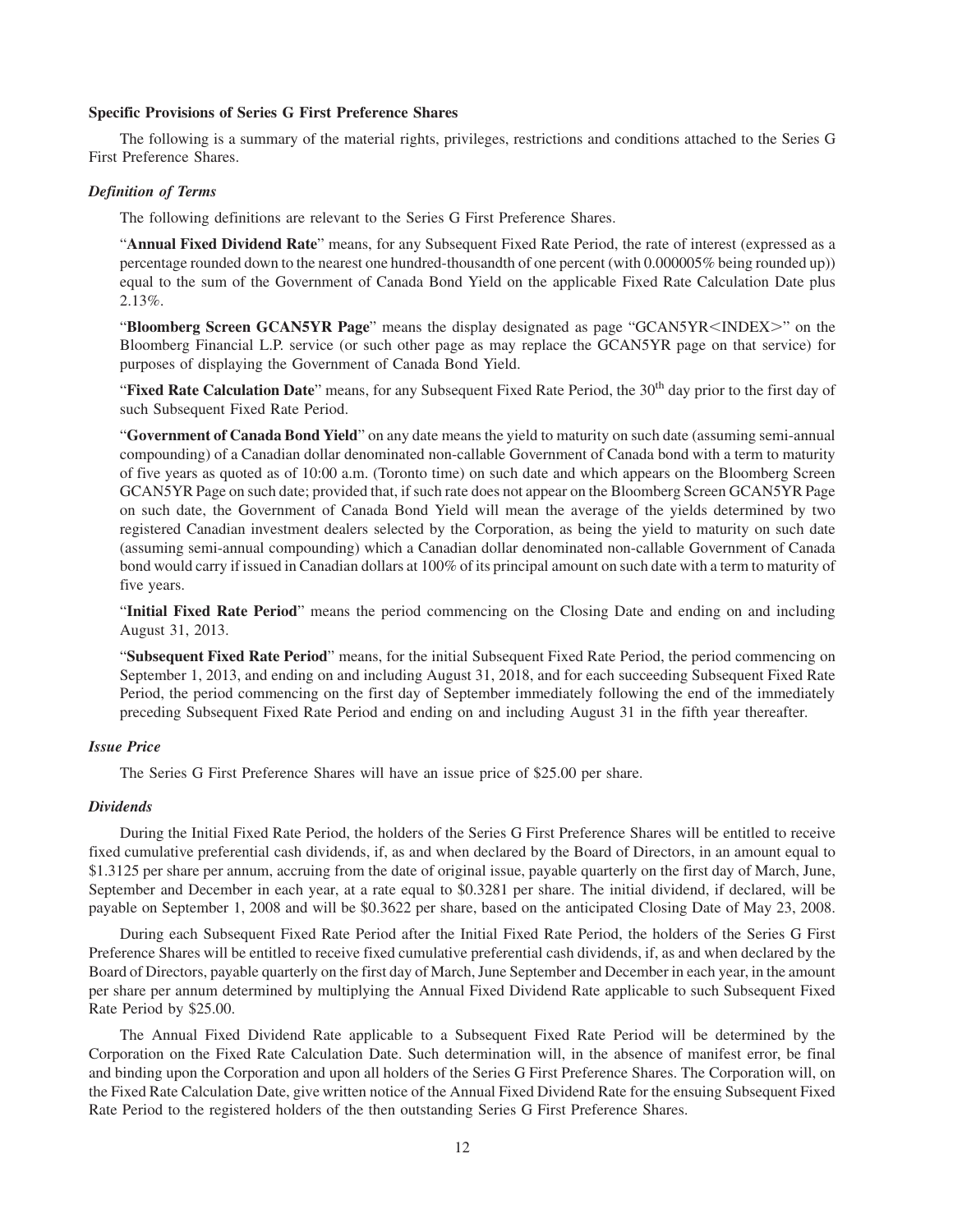#### *Redemption*

The Series G First Preference Shares are not redeemable before September 1, 2013. On September 1, 2013, and on September 1 every five years thereafter, subject to the terms of any shares of the Corporation ranking prior to the Series G First Preference Shares, to applicable law and to the provisions described under "Restrictions on Dividends and Retirement and Issue of Shares" below, the Corporation may, at its option, redeem all or any part of the then outstanding Series G First Preference Shares by the payment of an amount in cash for each such share so redeemed of \$25.00 plus all accrued and unpaid dividends up to but excluding the date fixed for redemption (less any tax required to be deducted and withheld by the Corporation).

Notice of any redemption will be given by the Corporation not less than 30 days and not more than 60 days prior to the date fixed for redemption. If less than all of the outstanding Series G First Preference Shares are at any time to be redeemed, the shares to be redeemed will be redeemed on a *pro rata* basis.

If the Corporation gives notice to the registered holders of the Series G First Preference Shares of the redemption of all the Series G First Preference Shares, the Corporation will not be required to give notice as provided hereunder to the registered holders of the Series G First Preference Shares of an Annual Fixed Dividend Rate.

#### *Purchase for Cancellation*

Subject to applicable law, any necessary regulatory approvals and the provisions described under "Restrictions on Dividends and Retirement and Issue of Shares" below, the Corporation may, at any time, purchase for cancellation the whole or any part of the Series G First Preference Shares in the open market or by private agreement or otherwise at the lowest price or prices at which, in the opinion of the Board of Directors, such shares are obtainable.

#### *Liquidation, Dissolution and Winding-Up*

In the event of liquidation, dissolution or winding-up of the Corporation or any other distribution of the assets of the Corporation among its shareholders for the purpose of winding up its affairs, the holders of the Series G First Preference Shares will be entitled to payment of an amount equal to \$25.00 per share, plus an amount equal to all accrued and unpaid dividends up to but excluding the date fixed for payment or distribution (less any tax required to be deducted and withheld by the Corporation), before any amount is paid or any assets of the Corporation are distributed to the holders of the Common Shares or any other shares ranking junior as to capital to the Series G First Preference Shares. The holders of the Series G First Preference Shares will not be entitled to share in any further distribution of the assets of the Corporation.

# *Restrictions on Dividends and Retirement and Issue of Shares*

So long as any of the Series G First Preference Shares are outstanding, the Corporation will not, without the approval of the holders of the Series G First Preference Shares:

- (a) declare, pay or set apart for payment any dividends (other than stock dividends payable in shares of the Corporation ranking as to capital and dividends junior to the Series G First Preference Shares) on any shares of the Corporation ranking as to dividends junior to the Series G First Preference Shares;
- (b) except out of the net cash proceeds of a substantially concurrent issue of shares of the Corporation ranking as to return of capital and dividends junior to the Series G First Preference Shares, redeem or call for redemption, purchase or otherwise pay off, retire or make any return of capital in respect of any shares of the Corporation ranking as to capital junior to the Series G First Preference Shares;
- (c) redeem or call for redemption, purchase or otherwise pay off or retire for value or make any return of capital in respect of less than all of the Series G First Preference Shares then outstanding;
- (d) except pursuant to any purchase obligation, sinking fund, retraction privilege or mandatory redemption provisions attaching thereto, redeem or call for redemption, purchase or otherwise pay off or retire for value or make any return of capital in respect of any First Preference Shares, ranking as to dividends or capital on a parity with the Series G First Preference Shares; or
- (e) issue any additional Series G First Preference Shares or any shares ranking as to dividends or capital prior to or on a parity with the Series G First Preference Shares,

unless, in each such case, all accrued and unpaid dividends up to and including the dividend payable for the last completed period for which dividends were payable on the Series G First Preference Shares and on all other shares of the Corporation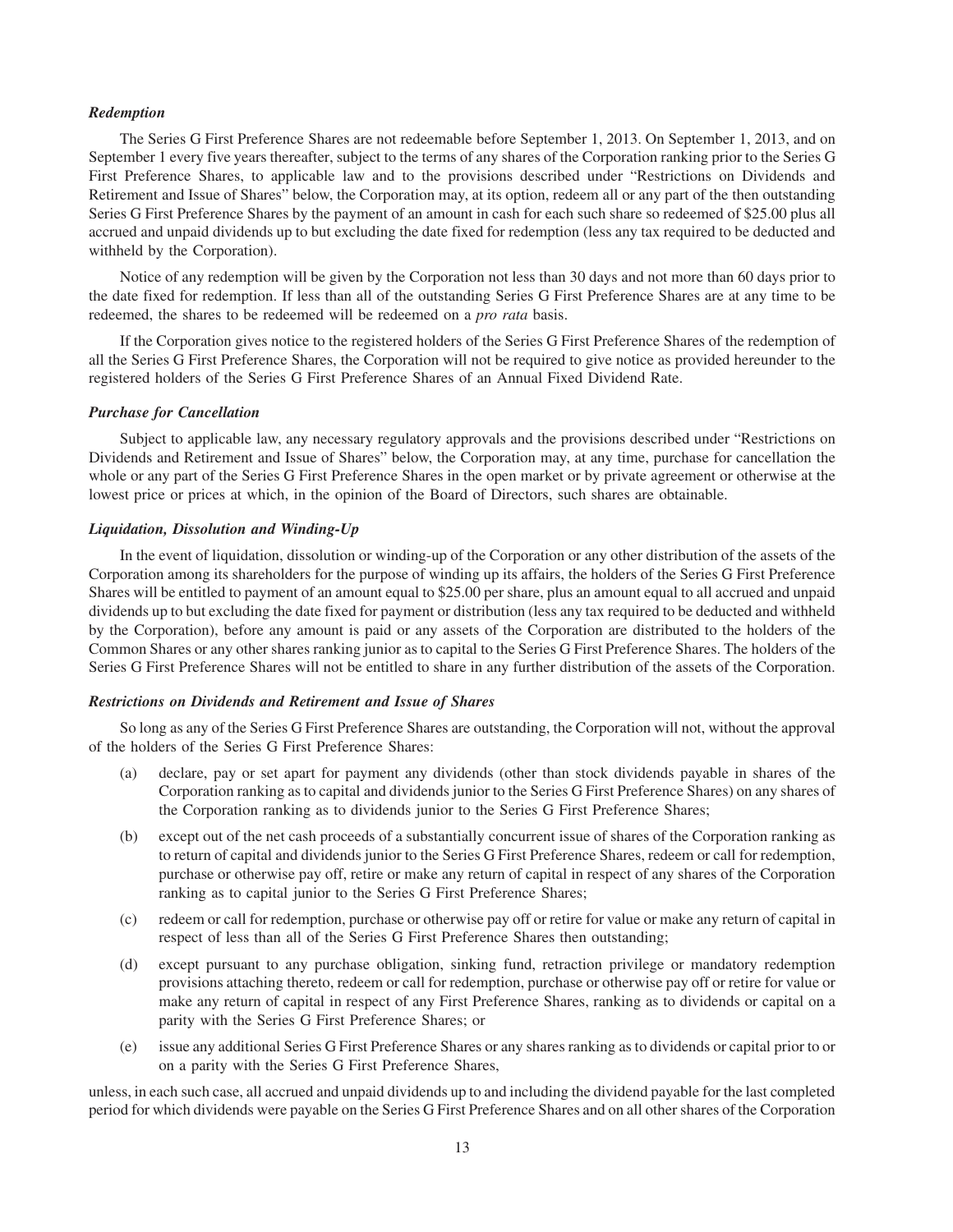ranking as to dividends prior to or on a parity with the Series G First Preference Shares with respect to the payment of dividends have been declared and paid or set apart for payment.

#### *Shareholder Approvals*

The approval of all amendments to the rights, privileges, restrictions and conditions attaching to the Series G First Preference Shares as a series and any other approval to be given by the holders of the Series G First Preference Shares may be given by a resolution carried by an affirmative vote of at least two-thirds of the votes cast at a meeting at which the holders of not less than a majority of the outstanding Series G First Preference Shares are present or represented by proxy or, if no quorum is present at such meeting, at an adjourned meeting at which the holders of Series G First Preference Shares then present would form the necessary quorum. At any meeting of holders of Series G First Preference Shares as a series, each such holder shall be entitled to one vote in respect of each Series G First Preference Share held.

## *Voting Rights*

The holders of the Series G First Preference Shares will not be entitled (except as otherwise provided by law and except for meetings of the holders of First Preference Shares as a class and meetings of the holders of Series G First Preference Shares as a series) to receive notice of, attend at, or vote at, any meeting of shareholders of the Corporation unless and until the Corporation fails to pay eight quarterly dividends on the Series G First Preference Shares, whether or not consecutive and whether or not such dividends have been declared and whether or not there are any monies of the Corporation properly applicable to the payment of dividends. In the event of such non-payment, and for only so long as any such dividends remain in arrears, the holders of the Series G First Preference Shares will have the right to receive notice of and to attend each meeting of shareholders of the Corporation which takes place more than 60 days after the date on which the failure first occurs (other than a separate meeting of the holders of another series or class of shares) and such holders shall have the right, at any such meeting, to one vote for each Series G First Preference Share held. Subject to applicable law, no other voting rights shall attach to the Series G First Preference Shares in any circumstances. The voting rights of the holders of the Series G First Preference Shares shall forthwith cease upon payment by the Corporation of any and all such dividends in arrears on the Series G First Preference Shares to which the holders are entitled, until such time as the Corporation may again fail to pay eight quarterly dividends on the Series G First Preference Shares, whether or not consecutive and whether or not such dividends have been declared and whether or not there are any monies of the Corporation properly applicable to the payment of dividends, in which event such voting rights shall become effective again and so on from time to time.

## *Tax Election*

The Corporation will elect, in the manner and within the time provided under subsection 191.2(1) of the Tax Act, to pay or cause payment of tax under Part VI.1 of the Tax Act at a rate such that the corporate holders of Series G First Preference Shares will not be required to pay tax under Part IV.1 of the Tax Act on dividends received on such shares.

#### **BOOK ENTRY ONLY SYSTEM**

Except as otherwise provided below, the Series G First Preference Shares will be issued in a "book-entry only" form and must be purchased or transferred through participants ("Participants") in the depository service of CDS Clearing and Depository Services Inc. ("CDS") or its nominee which include securities brokers and dealers, banks and trust companies. On the Closing Date, the Corporation will cause a global certificate representing the Series G First Preference Shares to be delivered to, and registered in the name of, CDS or its nominee. Except as otherwise provided below, no purchaser of Series G First Preference Shares will be entitled to a certificate or other instrument from the Corporation or CDS evidencing that purchaser's ownership, and no purchaser will be shown on the records maintained by CDS except through a book entry account of a Participant acting on behalf of the purchaser. Each purchaser of Series G First Preference Shares will receive a customer confirmation of purchase from the registered dealer from which the Series G First Preference Shares are purchased in accordance with the practices and procedures of the dealer. The practices of registered dealers may vary, but generally customer confirmations are issued promptly after execution of a customer order. CDS is responsible for establishing and maintaining book entry accounts for its Participants having interests in the Series G First Preference Shares. Physical certificates evidencing the Series G First Preference Shares will not be issued to purchasers, except in limited circumstances, and registration will be made through the depository service of CDS.

Neither the Corporation nor the Underwriters will assume any liability for: (a) any aspect of the records relating to the beneficial ownership of the Series G First Preference Shares held by CDS or the payments relating thereto;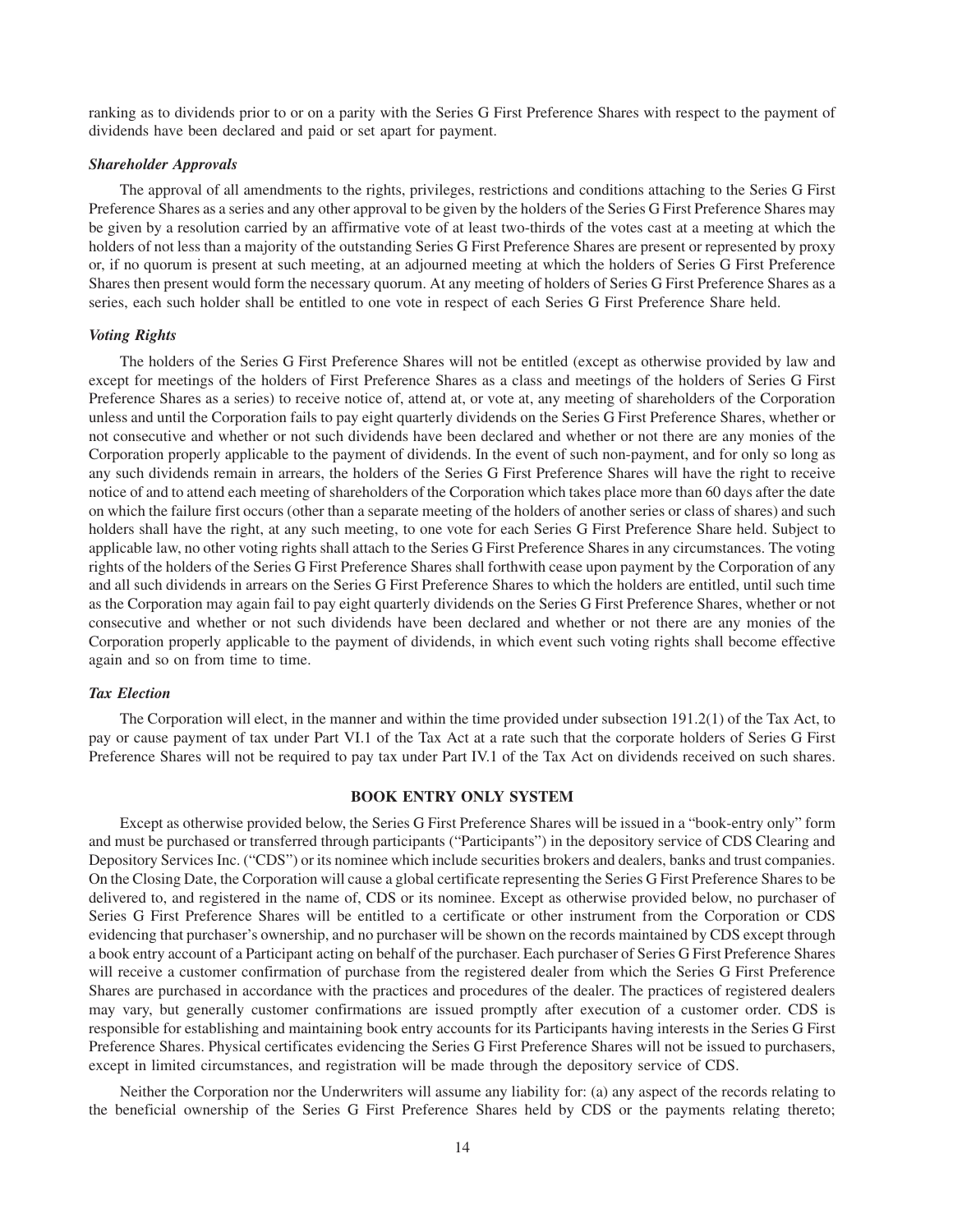(b) maintaining, supervising or reviewing any records relating to the Series G First Preference Shares; or (c) any advice or representation made by or with respect to CDS and those contained in this Prospectus and relating to the rules governing CDS or any action to be taken by CDS or at the direction of its Participants. The rules governing CDS provide that it acts as the agent and depository for the Participants. As a result, Participants must look solely to CDS and persons, other than Participants, having an interest in the Series G First Preference Shares must look solely to Participants for payments made by or on behalf of the Corporation to CDS in respect of the Series G First Preference Shares.

If (i) required by applicable law, (ii) the book entry system ceases to exist, (iii) CDS advises the Corporation that it is no longer willing or able to discharge properly its responsibilities as depository with respect to the Series G First Preference Shares and the Corporation is unable to locate a qualified successor, or (iv) the Corporation, at its option, decides to terminate the book entry system, then certificates representing the Series G First Preference Shares will be made available.

# *Manner of Effecting Transfer or Redemption*

A transfer or redemption of Series G First Preference Shares will be effected through records maintained by CDS or its nominee with respect to interests of Participants, and on the records of Participants with respect to interests of persons other than Participants. Persons who are holders of Series G First Preference Shares who are not Participants, but who wish to purchase, sell or otherwise transfer ownership of or other interests in Series G First Preference Shares may do so only through Participants.

#### **USE OF PROCEEDS**

The net proceeds of the Offering will be approximately \$193 million, determined after deducting the underwriting commission and the expenses of the Offering, which are estimated to be \$650,000. If the Over-Allotment Option is exercised in full, the net proceeds of the Offering, determined after deducting the underwriting fee and estimated expenses of the Offering, are expected to be \$222 million. A portion of the net proceeds of the Offering will be used to repay the total amount outstanding of approximately \$170 million under the Corporation's committed credit facility, which indebtedness was incurred to fund a portion of the purchase price for the Terasen Acquisition and the purchase price for the Delta Regina Acquisition. The balance of the net proceeds will be used for general corporate purposes.

# **PLAN OF DISTRIBUTION**

Pursuant to an underwriting agreement dated May 8, 2008 (the "Underwriting Agreement") between Fortis and the Underwriters, Fortis has agreed to issue and sell, and the Underwriters have agreed to purchase, as principals, on the Closing Date, 8,000,000 Series G First Preference Shares offered hereby at the Offering Price of \$25.00 per Series G First Preference Share, payable in cash to Fortis against delivery, subject to compliance with all of the necessary legal requirements and to the conditions contained in the Underwriting Agreement. The obligations of the Underwriters under the Underwriting Agreement may be terminated at their discretion on the basis of their assessment of the state of the financial markets and may also be terminated upon the occurrence of certain stated events. The Underwriters are, however, obligated to take up and pay for all securities if any of the securities are purchased under the Underwriting Agreement. The Offering Price and other terms of the Offering were determined by negotiation between the Corporation and the Underwriters.

The Corporation has agreed to pay fees to the Underwriters in the amount of \$0.25 per Series G First Preference Share sold to certain institutions and \$0.75 per Series G First Preference Share for all other Series G First Preference Shares purchased by the Underwriters, in consideration of services rendered by the Underwriters in connection with the Offering. Assuming that no Series G First Preference Shares are sold to such institutions and the Over-Allotment Option is not exercised, the total price to the public will be \$200 million, the Underwriters' fee will be \$6 million and the net proceeds to Fortis will be \$193 million, after deducting the expenses of the Offering estimated at \$650,000 which, together with the Underwriter's Fee, will be paid out of the general funds of the Corporation.

The Corporation has granted the Underwriters the option, exercisable in whole or in part at any time until 30 days following the Closing Date to purchase up to an additional 1,200,000 Series G First Preference Shares (the "Additional Shares") at the Offering Price. The Over-Allotment Option is exercisable in whole or in part only for the purpose of covering over-allotments, if any, and for market stabilization purposes. This short form prospectus qualifies the grant of the Over-Allotment Option and the distribution of the Additional Shares issuable upon exercise of the Over-Allotment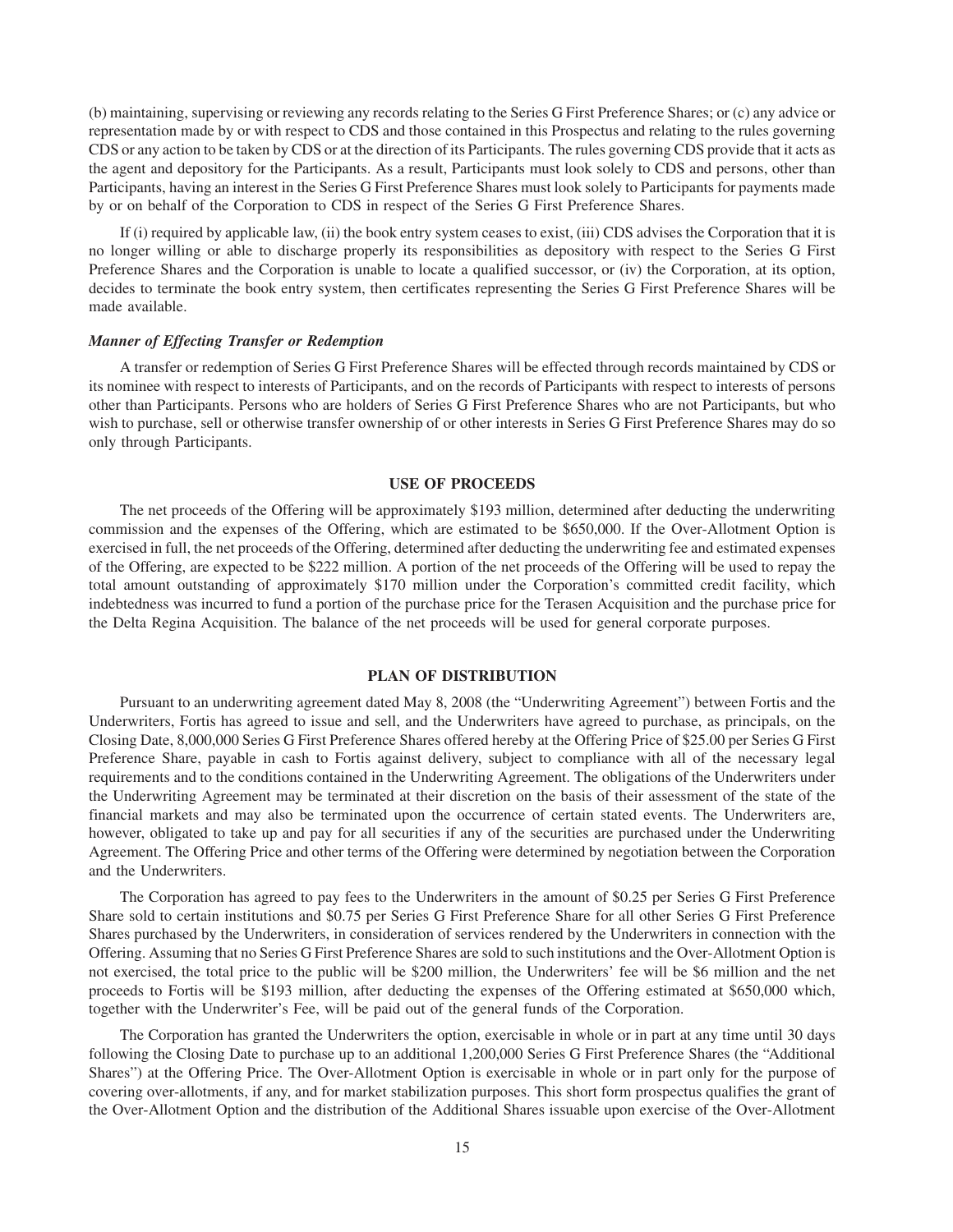Option. The Underwriters will be paid an underwriting fee equal to \$0.25 per Option Share sold to certain institutions and \$0.75 per Additional Share with respect to all other Additional Shares.

A purchaser who acquires Series G First Preference Shares forming part of the Over-Allotment Option acquires those securities under this Prospectus, regardless of whether the Over-Allotment Option is ultimately filled through the exercise of the Over-Allotment Option or secondary market purchases.

Pursuant to rules and policy statements of certain Canadian securities regulators, the Underwriters may not, at any time during the period ending on the date the selling process for the Series G First Preference Shares ends and all stabilization arrangements relating to the Series G First Preference Shares are terminated, bid for or purchase Series G First Preference Shares. The foregoing restrictions are subject to certain exceptions including (i) a bid for or purchase of Series G First Preference Shares if the bid or purchase is made through the facilities of the TSX, in accordance with the Universal Market Integrity Rules of Market Regulation Services Inc., (ii) a bid or purchase on behalf of a client, other than certain prescribed clients, provided that the client's order was not solicited by the Underwriter, or if the client's order was solicited, the solicitation occurred before the commencement of a prescribed restricted period, and (iii) a bid or purchase to cover a short position entered into prior to the commencement of a prescribed restricted period. The Underwriters may engage in market stabilization or market balancing activities on the TSX where the bid for or purchase of the Series G First Preference Shares is for the purpose of maintaining a fair and orderly market in the Series G First Preference Shares, subject to price limitations applicable to such bids or purchases. Such transactions, if commenced, may be discontinued at any time.

The Series G First Preference Shares have not been, and will not be, registered under the United States *Securities Act of 1933*, as amended (the "1933 Act") or any state securities laws and, subject to certain exceptions, may not be offered, or delivered, directly or indirectly, or sold in the United States except in certain transactions exempt from the registration requirements of the 1933 Act and in compliance with any applicable state securities laws. The Underwriters have agreed that they will not offer or sell the Series G First Preference Shares within the United States, its territories, its possessions and other areas subject to its jurisdiction or to, or for the account or benefit of, a "U.S. person" (as defined in Regulation S under the 1933 Act), except in accordance with the Underwriting Agreement pursuant to an exemption from the registration requirements of the 1933 Act provided by Rule 144A thereunder and in compliance with applicable state securities laws. In addition, until 40 days after the commencement of the Offering, an offer or sale of Series G First Preference Shares within the United States by any dealer (whether or not participating in the Offering) may violate the registration requirements of the 1933 Act if such offer is made otherwise than in reliance on Rule 144A.

The obligations of the Underwriters under the Underwriting Agreement are several (and not joint and several) and may be terminated at their discretion in certain circumstances, including upon the occurrence of certain stated events. The Underwriters are, however, obligated to take up and pay for all of the Series G First Preference Shares if any are purchased under the Underwriting Agreement. Under the terms of the Underwriting Agreement, the Underwriters may be entitled to indemnification by the Corporation against certain liabilities, including liabilities for misrepresentation in the Prospectus.

Each of Scotia Capital, CIBCWM, BMO Nesbitt Burns, NB Financial, RBCDS and TD Securities is a subsidiary of a Canadian chartered bank that has, either solely or as a member of a syndicate of financial institutions, extended credit facilities to the Corporation and/or its subsidiaries (the "Existing Facilities"). A portion of the net proceeds from the Offering will be used to repay indebtedness under credit facilities owing by the Corporation to certain of such banks. Consequently, the Corporation may be considered a "connected issuer" of these Underwriters within the meaning of applicable securities legislation. None of these Underwriters will receive any direct benefit from the Offering other than the underwriting fee relating to the Offering. The decision to distribute the Series G First Preference Shares hereunder and the determination of the terms of the Offering were made through negotiation between the Corporation and the Underwriters. No bank had any involvement in such decision or determination. As at May 13, 2008, an aggregate of approximately \$545 million was outstanding under the Existing Facilities. Fortis and/or its subsidiaries are in compliance with their respective obligations under the Existing Facilities. Since the execution of the Existing Facilities, no breach thereunder has been waived by the lenders thereunder. See "Use of Proceeds".

The TSX has conditionally approved the listing of the Series G First Preference Shares distributed under this Prospectus on the TSX. Listing will be subject to the Corporation fulfilling all of the listing requirements of the TSX on or before August 4, 2008.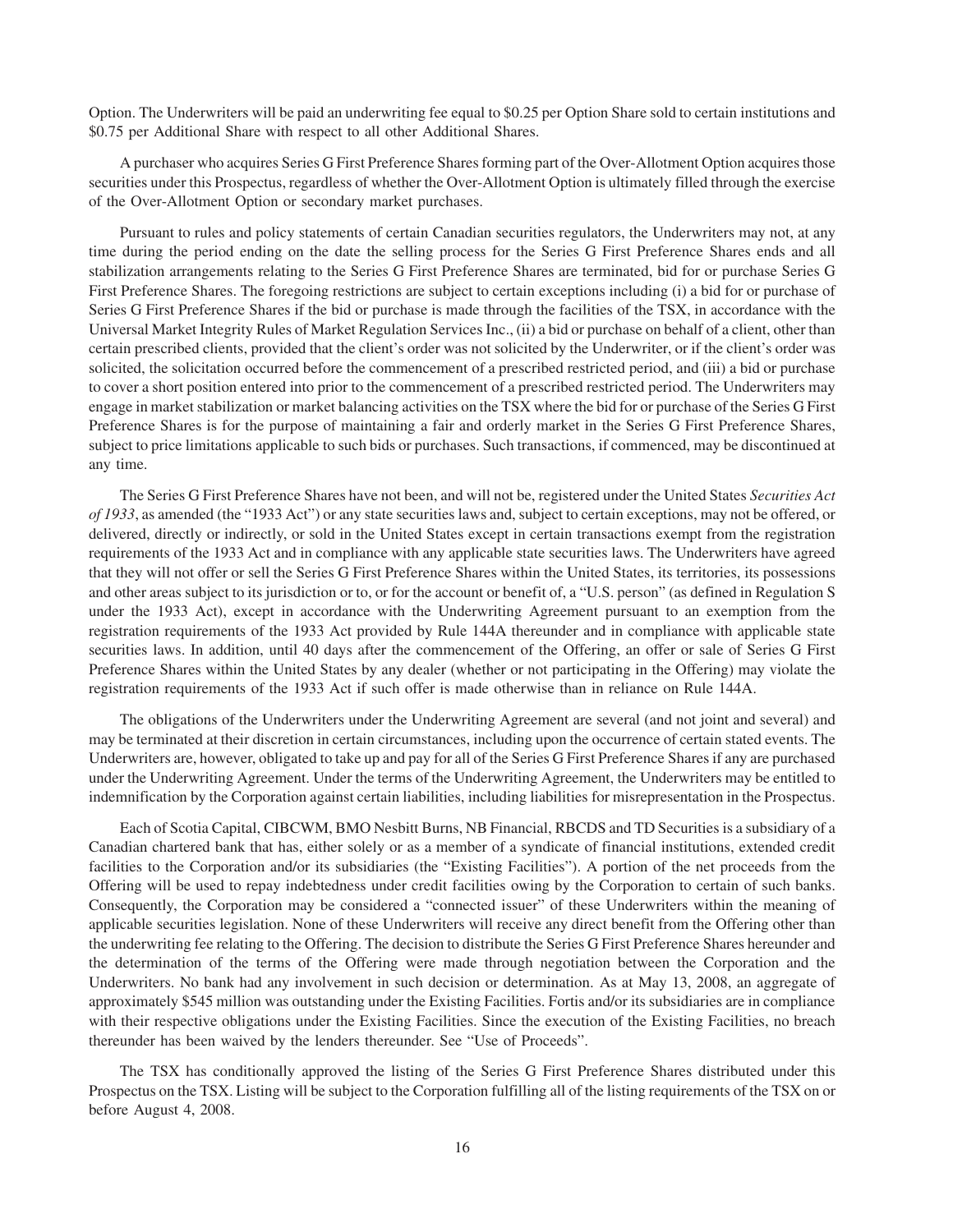# **CANADIAN FEDERAL INCOME TAX CONSIDERATIONS**

In the opinion of Davies Ward Phillips & Vineberg LLP, counsel to Fortis, and Stikeman Elliott LLP, counsel to the Underwriters, the following is a summary of the principal Canadian federal income tax considerations generally applicable to a holder of Series G First Preference Shares acquired pursuant to this Prospectus (a "Holder") who, at all relevant times for purposes of the Tax Act, is or is deemed to be a resident of Canada, deals at arm's length with Fortis, holds Series G First Preference Shares as capital property, is not exempt from tax under Part I of the Tax Act and is not affiliated with Fortis. Generally, the Series G First Preference Shares will be considered to be capital property to a Holder provided the Holder does not hold the Series G First Preference Shares in the course of carrying on a business and has not acquired them in a transaction or transactions considered to be an adventure in the nature of trade. A Holder whose Series G First Preference Shares do not otherwise qualify as capital property may make, in certain circumstances, the irrevocable election under subsection 39(4) of the Tax Act to have such shares and every "Canadian security" (as defined in the Tax Act) owned by such Holder in the taxation year of the election and all subsequent years deemed to be capital property.

This summary is based on the current provisions of the Tax Act and the regulations thereunder, all specific proposals to amend the Tax Act and the regulations publicly announced by, or on behalf of, the Minister of Finance (Canada) prior to the date hereof and counsel's understanding of the current published administrative practices of the Canada Revenue Agency. This summary does not otherwise take into account or anticipate any change in law, whether by legislative, governmental or judicial decision or action, nor does it take into account or consider any provincial, territorial or foreign income tax legislation or considerations.

This summary does not take into account the "mark-to-market rules" applicable to a "financial institution" within the meaning of section 142.2 of the Tax Act and such institutions are advised to consult with their own tax advisors. This summary is not applicable to a purchaser that is a "specified financial institution", a purchaser an interest in which is a "tax shelter investment" or a purchaser to whom the "functional currency" reporting rules apply, each as defined in the Tax Act. Such purchasers should consult their own tax advisors.

**This summary is of a general nature only and is not intended to be, nor should it be construed to be, legal or tax advice to any particular purchaser. Accordingly, prospective purchasers should consult their own tax advisors with respect to their particular circumstances.**

#### *Dividends*

Dividends, including deemed dividends, received on the Series G First Preference Shares by a Holder who is an individual must be included in the individual's income and generally will be subject to the gross-up and dividend tax credit rules normally applicable to taxable dividends received by an individual from taxable Canadian corporations, including the enhanced gross-up and dividend tax credit rules applicable to any dividends designated by Fortis as "eligible dividends". There may be limitations on the ability of a corporation to designate dividends as eligible dividends. Fortis has advised counsel it intends to designate all dividends paid on the Series G First Preference Shares as eligible dividends for these purposes. Taxable dividends received by an individual or a trust (other than certain specified trusts) may give rise to alternative minimum tax under the Tax Act.

Dividends, including deemed dividends, received on the Series G First Preference Shares by a Holder that is a corporation must be included in computing the corporation's income and will generally be deductible in computing the taxable income of the corporation.

The Series G First Preference Shares are "taxable preferred shares" as defined in the Tax Act. The terms of the Series G First Preference Shares require Fortis to make the necessary election under Part VI.1 of the Tax Act so that corporate Holders will not be subject to the 10% tax payable under Part IV.1 of the Tax Act on dividends received, or deemed to be received, on the Series G First Preference Shares.

A "private corporation" (as defined in the Tax Act) or any other corporation controlled (whether by reason of a beneficial interest in one or more trusts or otherwise) by or for the benefit of an individual (other than a trust) or a related group of individuals (other than trusts) will generally be liable to pay refundable tax under Part IVof the Tax Act of 331 ⁄3% on dividends received, or deemed to be received, on the Series G First Preference Shares, to the extent such dividends are deductible in computing its taxable income.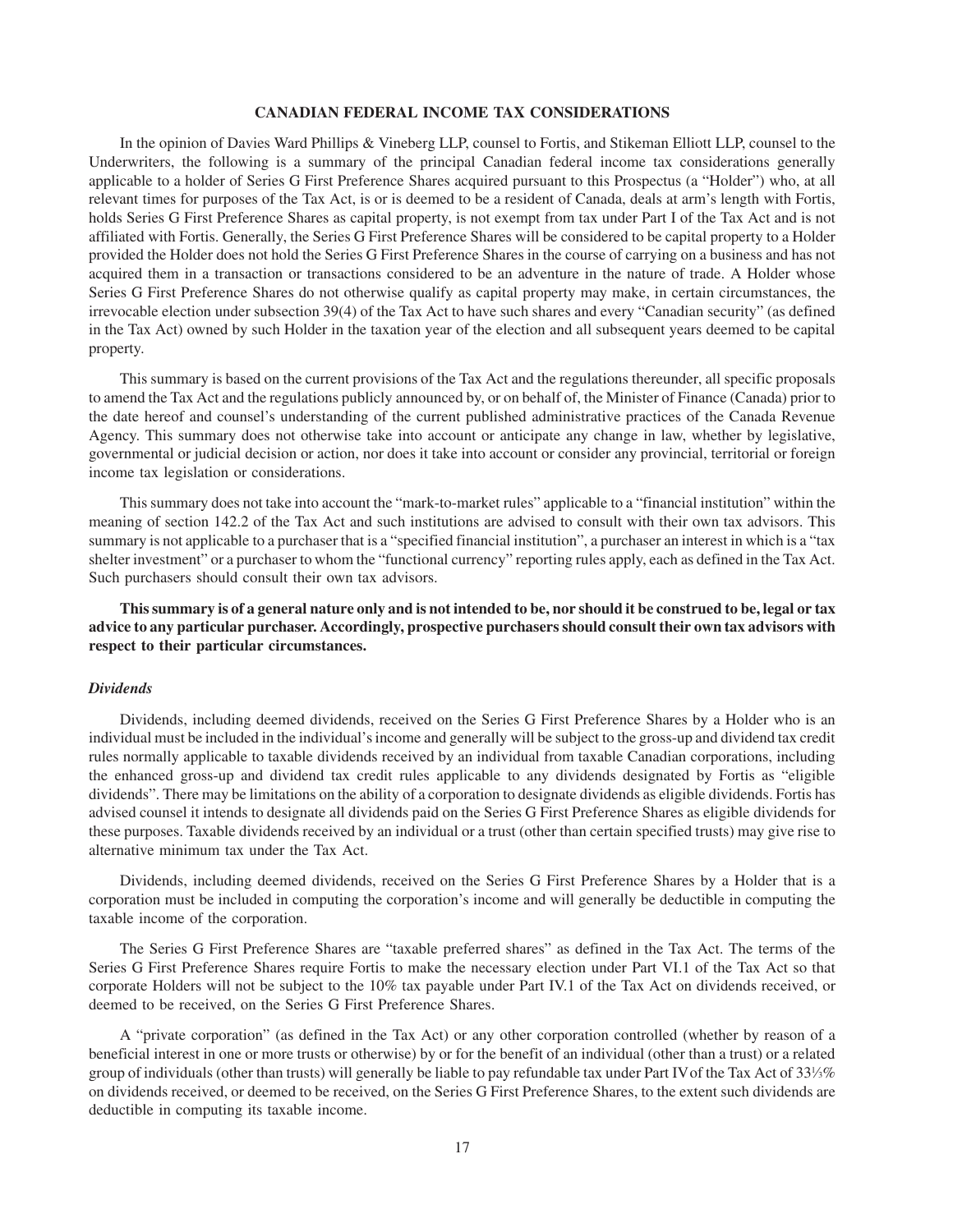#### *Dispositions*

A Holder who disposes of, or is deemed to dispose of, Series G First Preference Shares (either on redemption of the shares or other acquisition by Fortis) will generally realize a capital gain (or a capital loss) to the extent that the proceeds of disposition, net of any reasonable costs of disposition, exceed (or are less than) the adjusted cost base of such shares to such Holder. The amount of any deemed dividend arising on the redemption or acquisition by Fortis of any such shares (see "Redemptions" below) will not generally be included in computing the proceeds of disposition for such shares.

If the Holder is a corporation, any capital loss arising on the disposition of a Series G First Preference Share may be reduced, in certain circumstances, by the amount of any dividends, including deemed dividends, which have been received on such share to the extent and under the circumstances described in the Tax Act. Analogous rules apply to a partnership or trust of which a corporation, trust or partnership is a member or beneficiary.

#### *Capital Gains and Capital Losses*

One-half of any capital gain (a "taxable capital gain") realized by a Holder in a taxation year must be included in the Holder's income in that year and one-half of any capital loss (an "allowable capital loss") realized by a Holder in a taxation year will be deducted from the Holder's taxable capital gains in that year. Allowable capital losses in excess of taxable capital gains generally may be carried back and deducted in any of the three preceding taxation years or carried forward and deducted in any subsequent year against net taxable capital gains realized in such years to the extent and under the circumstances described in the Tax Act.

Capital gains realized by an individual or a trust (other than certain specified trusts) may give rise to a liability for alternative minimum tax under the Tax Act. A Canadian-controlled private corporation, as defined in the Tax Act, may be subject to an additional refundable tax of 6%% on investment income (including taxable capital gains).

#### *Redemptions*

If Fortis redeems or otherwise acquires a Series G First Preference Share (other than by a purchase in the open market in the manner in which shares are normally purchased by a member of the public in the open market), the Holder will be deemed to have received a dividend equal to the amount, if any, paid by Fortis in excess of the paid-up capital (as determined for purposes of the Tax Act) of such share at such time. Generally, the difference between the amount paid by Fortis and the amount of the deemed dividend will be treated as proceeds of disposition for the purposes of computing the capital gain or capital loss arising on the disposition of such share. In the case of a corporate shareholder, it is possible that in certain circumstances all or part of the deemed dividend may be treated as proceeds of disposition and not as a dividend.

#### **RISK FACTORS**

An investment in the Series G First Preference Shares involves certain risks. A prospective purchaser of Series G First Preference Shares should carefully consider the risk factors described under the heading "Risk Factors" found on pages 40 to 48 of the Corporation's Annual Information Form dated March 28, 2008, under the heading "Business Risk Management" in the Management Discussion and Analysis of financial condition and results of operations found on pages 60 to 66 of the Corporation's 2007 Annual Report (the "MD&A"), under note 17 "Financial Risk Management" found on pages 20 to 23 in the Corporation's unaudited comparative interim consolidated financial statements as at March 31, 2008 and for the three months ended March 31, 2008 and 2007 and under the heading "Risk Factors" found on pages A-13 to A-17 of the Corporation's business acquisition report with respect to the Terasen Acquisition dated June 13, 2007, each of which is incorporated by reference herein. In addition, a prospective purchaser of Series G First Preference Shares should carefully consider the risk factors described in this section which relate to the terms of the Series G First Preference Shares, as well as the other information contained in this Prospectus (including the documents incorporated by reference herein).

The value of the Series G First Preference Shares will be affected by the general creditworthiness of the Corporation. The MD&A discusses, among other things, known material trends and events, and risks or uncertainties that are reasonably expected to have a material effect on the Corporation's business, financial condition or results of operations.

Real or anticipated changes in credit ratings on the Series G First Preference Shares, if any, may affect the market value of such shares. In addition, real or anticipated changes in credit ratings can affect the cost at which the Corporation can transact or obtain funding, and thereby affect the Corporation's liquidity, business, financial condition or results of operations.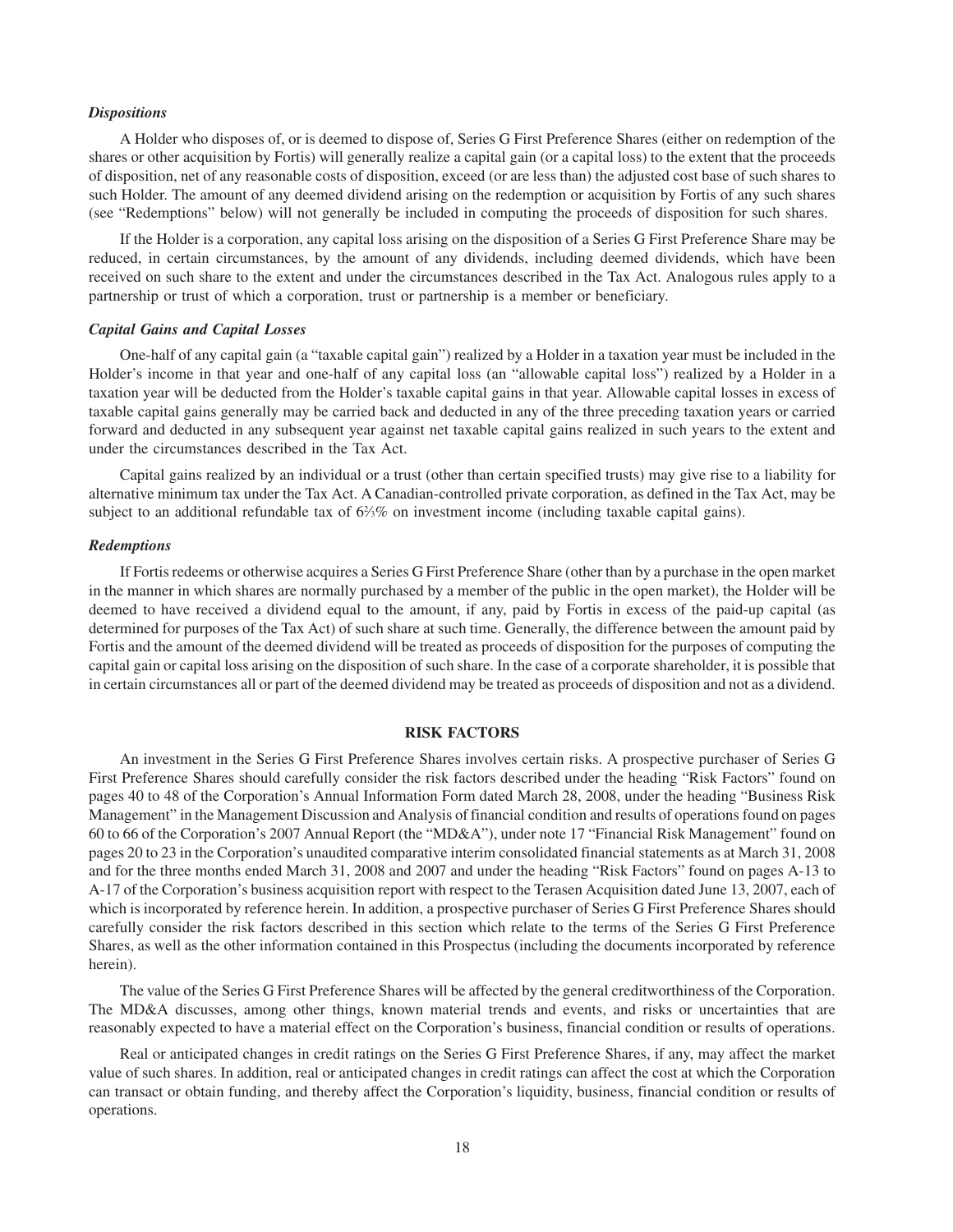Reference is made to "Earnings Coverage" in this Prospectus, which is relevant to an assessment of the risk that the Corporation will be unable to pay dividends on the Series G First Preference Shares.

The Series G First Preference Shares rank equally with other First Preference Shares of the Corporation in the event of an insolvency or winding-up of the Corporation. If the Corporation becomes insolvent or is wound up, the Corporation's assets must be used to pay deposit liabilities and other debt, including subordinated debt, before payments may be made on the Series G First Preference Shares.

Prevailing yields on similar securities will affect the market value of the Series G First Preference Shares. Assuming all other factors remain unchanged, the market value of the Series G First Preference Shares will decline as prevailing yields for similar securities rise, and will increase as prevailing yields for similar securities decline. Spreads over the Government of Canada Bond Yield, T-Bill Rate and comparable benchmark rates of interest for similar securities will also affect the market value of the Series G First Preference Shares in an analogous manner.

The Series G First Preference Shares do not have a fixed maturity date and are not redeemable at the option of their Holders. The ability of a Holder to liquidate its holdings of Series G First Preference Shares may be limited.

The dividend rate in respect of the Series G First Preference Shares will reset every five years. In each case, the new dividend rate is unlikely to be the same as, and may be lower than, the dividend rate for the applicable preceding dividend period.

Stock market volatility may affect the market price of the Series G First Preference Shares for reasons unrelated to the Corporation's performance.

There can be no assurance that an active trading market will develop for the Series G First Preference Shares after the Offering, or if developed, that such market will be sustained at the Offering Price of the Series G First Preference Shares.

#### **AUDITORS**

The auditors of the Corporation are Ernst & Young LLP, Chartered Accountants ("Ernst & Young"), The Fortis Building, 7th Floor, 139 Water Street, St. John's, Newfoundland and Labrador A1C 1B2.

The auditors of Terasen during the period of May 2006 to July 2007 were PricewaterhouseCoopers LLP, Chartered Accountants ("PWC"), of Vancouver, British Columbia. PWC reports that it was independent of Terasen for the period of May 2006 to July 2007 within the meaning of the Rules of Professional Conduct of the Institute of Chartered Accountants of British Columbia. Following completion of the Terasen Acquisition, Ernst & Young became the auditors of Terasen and its subsidiaries.

#### **LEGAL MATTERS**

Certain legal matters relating to this Offering will be passed upon on behalf of the Corporation by Davies Ward Phillips & Vineberg LLP, Toronto and McInnes Cooper, St. John's and on behalf of the Underwriters by Stikeman Elliott LLP, Toronto. At the date hereof, partners and associates of each of Davies Ward Phillips & Vineberg LLP, McInnes Cooper and Stikeman Elliott LLP own beneficially, directly or indirectly, less than 1% of any securities of the Corporation or any associate or affiliate of the Corporation.

# **TRANSFER AGENT AND REGISTRAR**

The Transfer Agent and Registrar for the Series G First Preference Shares is Computershare Investor Services Inc. in Toronto and Montréal.

# **PURCHASERS' STATUTORY RIGHTS**

Securities legislation in certain of the provinces of Canada provides purchasers with the right to withdraw from an agreement to purchase securities. This right may be exercised within two business days after receipt or deemed receipt of a prospectus and any amendment. In several of the provinces, the securities legislation further provides a purchaser with remedies for rescission or, in some jurisdictions, damages if the prospectus and any amendment contains a misrepresentation or is not delivered to the purchaser, provided that the remedies for rescission or damages are exercised by the purchaser within the time limit prescribed by the securities legislation of the purchaser's province. The purchaser should refer to any applicable provisions of the securities legislation of the purchaser's province for the particulars of these rights or consult with a legal advisor.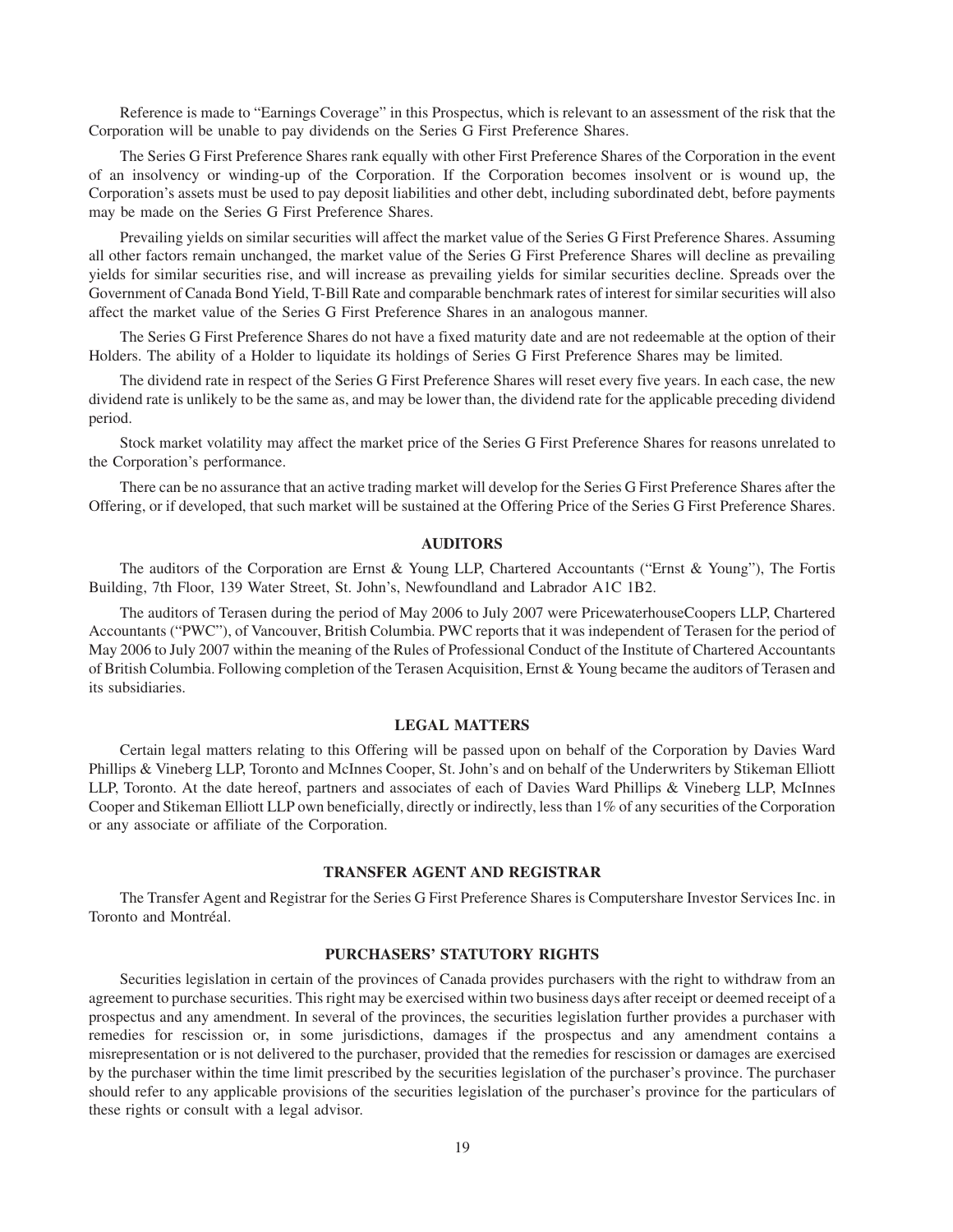# **AUDITORS' CONSENT**

We have read the Short Form Prospectus of Fortis Inc. (the "Corporation") dated May 15, 2008 relating to the issue and sale of 8,000,000 Cumulative Redeemable Five-Year Fixed Rate Reset Preferred Shares, Series G of the Corporation. We have complied with Canadian generally accepted standards for an auditor's involvement with offering documents.

We consent to the incorporation by reference, in the above-mentioned Prospectus, of our report to the shareholders of the Corporation on the consolidated balance sheets of the Corporation as at December 31, 2007 and 2006 and the consolidated statements of earnings, retained earnings, comprehensive income and cash flows for the years then ended. Our report is dated February 1, 2008.

St. John's, Canada (Signed) Ernst & Young LLP May 15, 2008 Chartered Accountants

# **AUDITORS' CONSENT**

We have read the Short Form Prospectus of Fortis Inc. (the "Corporation") dated May 15, 2008 relating to the issue and sale of 8,000,000 Cumulative Redeemable Five-Year Fixed Rate Reset Preferred Shares, Series G of the Corporation. We have complied with Canadian generally accepted standards for an auditor's involvement with offering documents.

We consent to the incorporation by reference, in the above-mentioned Prospectus, of our report to the shareholder of Terasen Inc. on the consolidated statements of financial position of Terasen Inc. as at December 31, 2006 and the consolidated statements of earnings, retained earnings and cash flows for the year then ended, included in the business acquisition report of the Corporation dated June 13, 2007. Our report is dated March 29, 2007.

Vancouver, Canada (Signed) PricewaterhouseCoopers LLP May 15, 2008 Chartered Accountants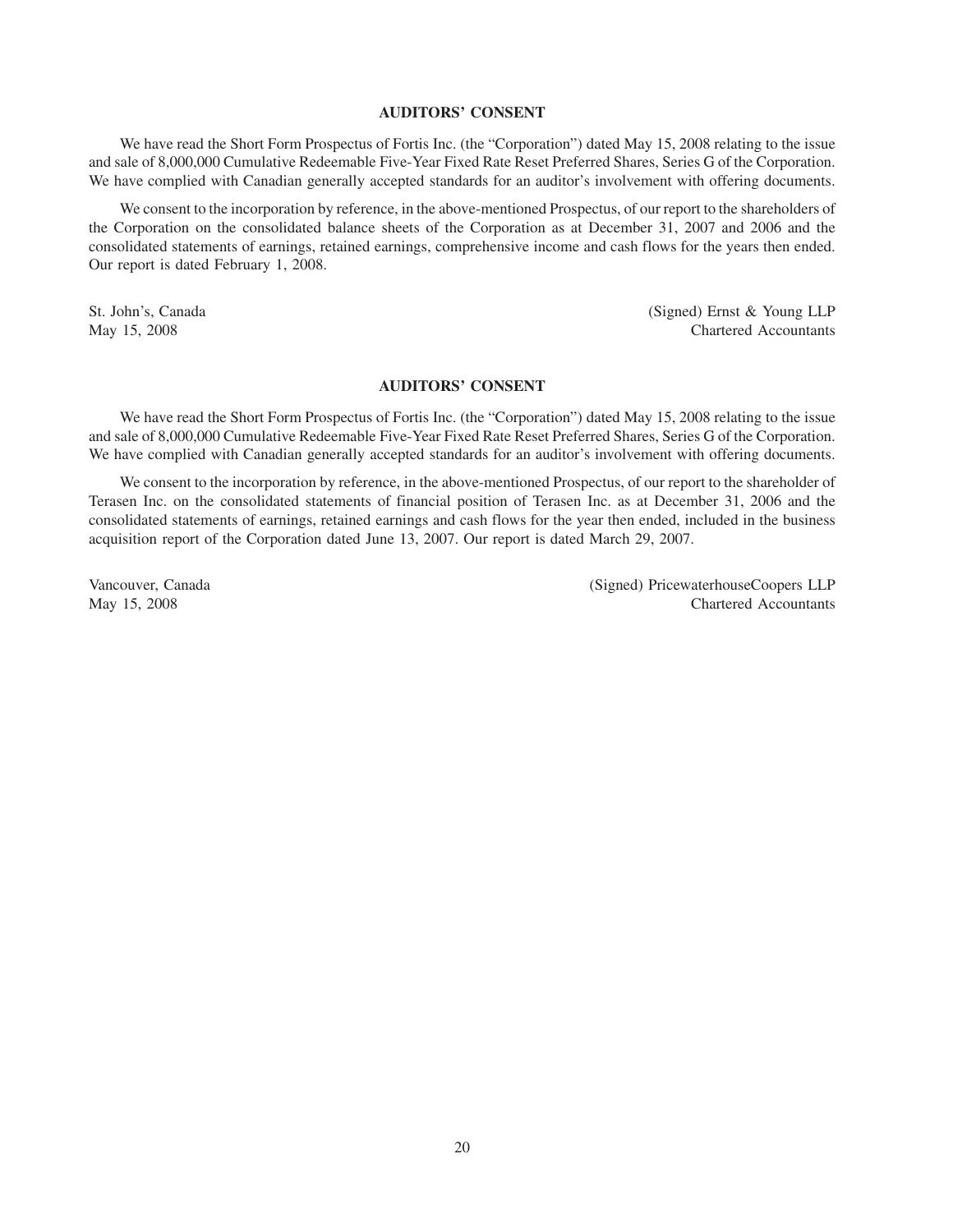# **CERTIFICATE OF FORTIS INC.**

Dated: May 15, 2008

This short form prospectus, together with the documents incorporated herein by reference, constitutes full, true and plain disclosure of all material facts relating to the securities offered by this short form prospectus as required by the securities legislation of each of the provinces of Canada.

> (Signed) H. STANLEY MARSHALL President and Chief Executive Officer

(Signed) BARRY V. PERRY Vice President, Finance and Chief Financial Officer

On behalf of the Board of Directors

(Signed) GEOFFREY F. HYLAND Director

(Signed) DAVID G. NORRIS Director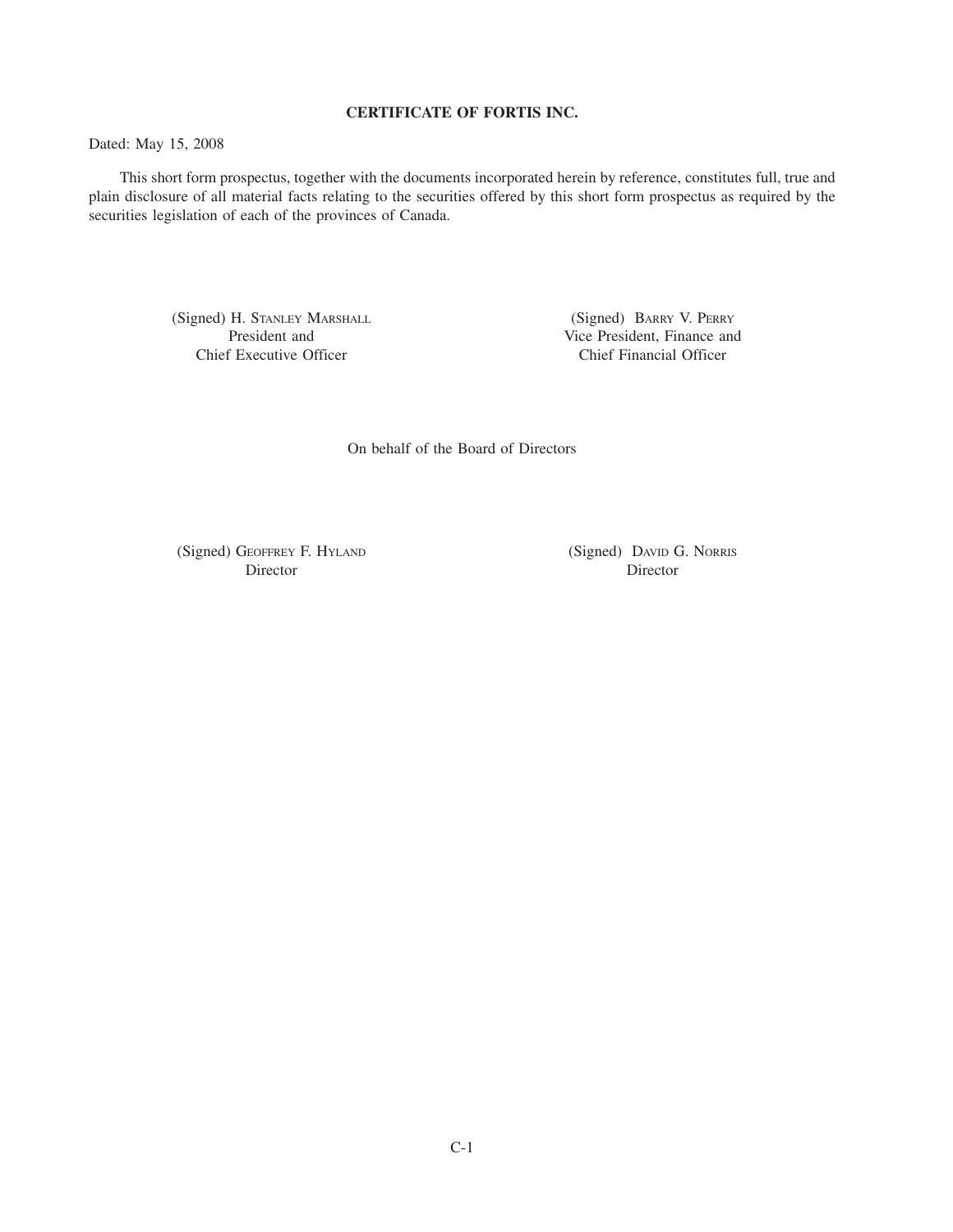# **CERTIFICATE OF THE UNDERWRITERS**

Dated: May 15, 2008

To the best of our knowledge, information and belief, this short form prospectus, together with the documents incorporated herein by reference, constitutes full, true and plain disclosure of all material facts relating to the securities offered by this short form prospectus as required by the securities legislation of each of the provinces of Canada.

**SCOTIA CAPITAL INC.**

(Signed) JOHN MATOVICH

**CIBC WORLD MARKETS INC.**

(Signed) DAVID H. WILLIAMS

**BMO NESBITT BURNS INC.**

**NATIONAL BANK FINANCIAL INC.**

**RBC DOMINION SECURITIES INC.**

**TD SECURITIES INC.**

(Signed) JAMES A. TOWER

(Signed) PAUL PRENDERGAST

(Signed) DAVID DAL BELLO

(Signed) HAROLD R. HOLLOWAY

**DESJARDINS SECURITIES INC.**

(Signed) THOMAS L. JARMAI

**BEACON SECURITIES LIMITED**

(Signed) JANE SMITH